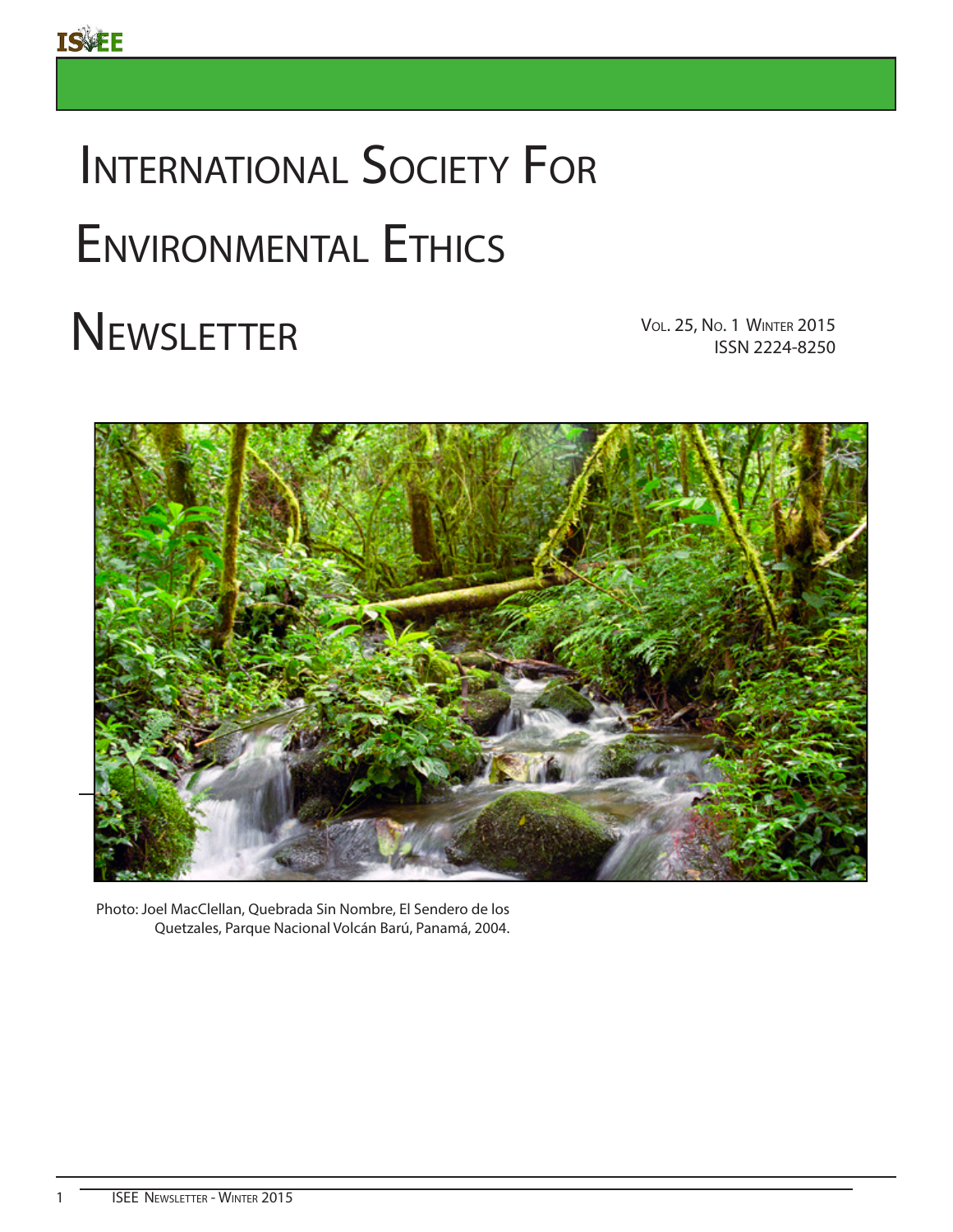# TSSEF



Advancing the Field of Environmental Ethics and Philosophy since 1990

> President PHIL CAFARO

Vice-President Benjamin Hale

**Secretary** WILIAM GROVE-FANNING

> **Treasurer** Allen Thompson

Newsletter Editor **MATT FERKANY** 

Website Manager Aline Ramos

# In This Issue

| Rolston III Early Career Essay Prize4       |  |
|---------------------------------------------|--|
|                                             |  |
| Happenings & Reports from the Field7        |  |
|                                             |  |
| Oxford Biodiversity Symposium 20158         |  |
|                                             |  |
| Canadian Perspectives on Environmental Eth- |  |
|                                             |  |
|                                             |  |
| Environmental Philosophy Journals19         |  |
|                                             |  |

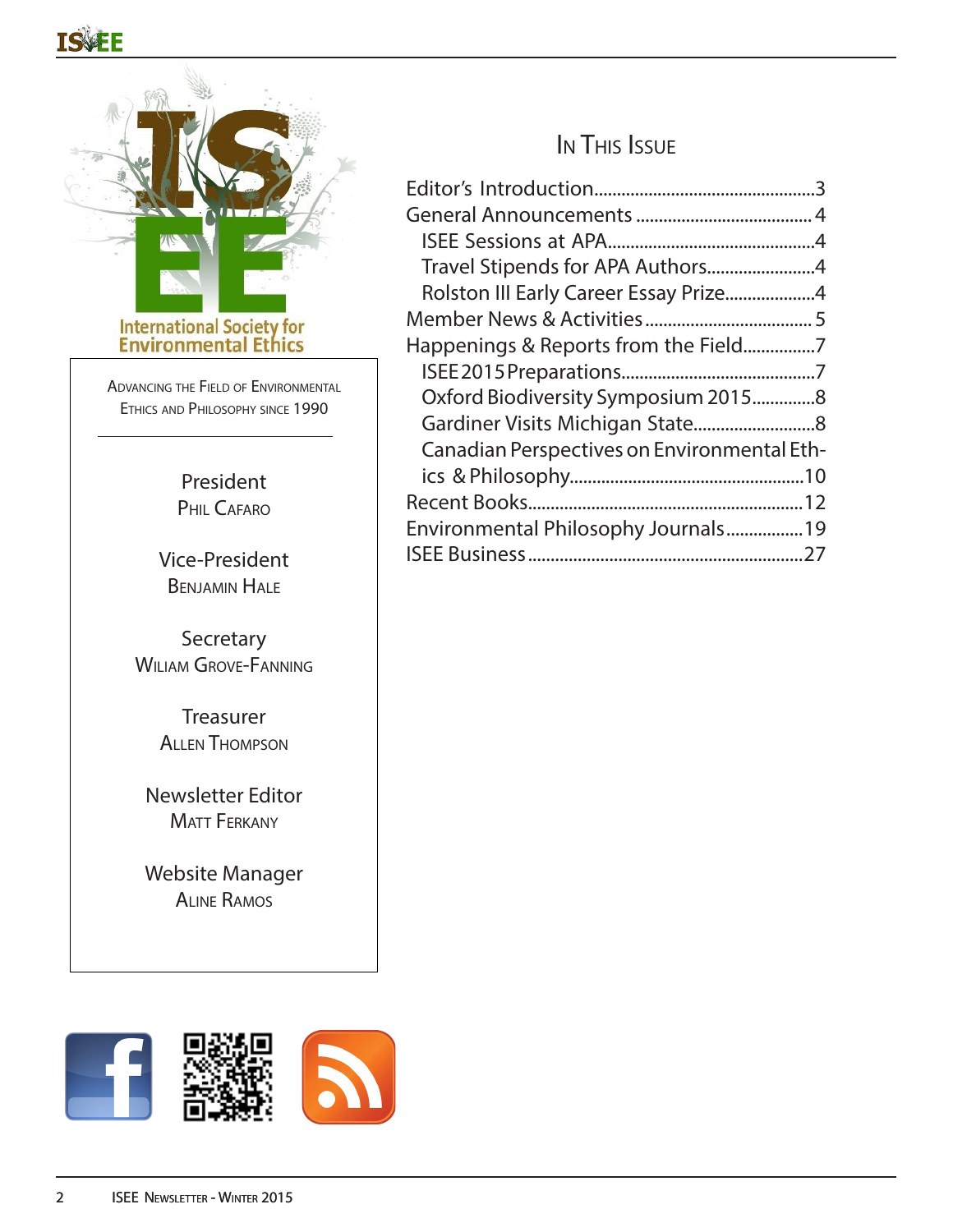# Editor's Introduction

February 1, 2015

Welcome members and non-members to the latest edition of the ISEE Newsletter. It has been a little while coming.

This edition is the first since 2013 and my first as editor. As you may have heard, William Grove-Fanning resigned the editorship in 2014. ISEE owes William a huge debt of gratitude for building a fantastic website and for authoring the basic design of the smart-looking newsletter you are currently reading. I have broadly followed William's plan in this edition and will likely continue to follow it going forward.

In this edition, I have attempted to get us caught up a little bit.

Old hands and newbies of ISEE alike might especially take note of the new travel stipends for speakers at ISEE APA sessions, and also the call for entries for the Rolston III Early Career Essay Prize. Lieske Voget-Kleschin, one of the organizers for our upcoming conference in Kiel, Germany, was also kind enough to share some news on preparations for the conference. And Thomas Heyd reflects on environmental ethics and philosophy from a Canadian point of view after ISEE sessions at the XXIII World Congress of Philosophy in Greece.

I have focused this edition's bibliography on material published in 2014. In learning the ropes, this edition is not as complete nor as polished as it ought to be. I have limited my attention to recent books and the major environmental philosophy journals. I am sure there are more typos and broken links here than you can shake a stick at! Due to the pressures of time and my own lack of inventiveness, I had to resort to the expedient of linking readers to another source for the 2014 contents for one of our field's top journals, *Environmental Ethics*.

But bear with me. I think I learned quite a bit this first time around. Now that I know what I'm looking for, I think I can keep us up to date going forward. I certainly thank the ISEE board for trusting me with the responsibility.

I hope you find something valuable in these pages anyhow. If you have any observations about what's right/wrong with what you see or what you might like from the Newsletter, please don't hesitate to let me know (ferkany@msu.edu).

Thanks for reading.

—Matt Ferkany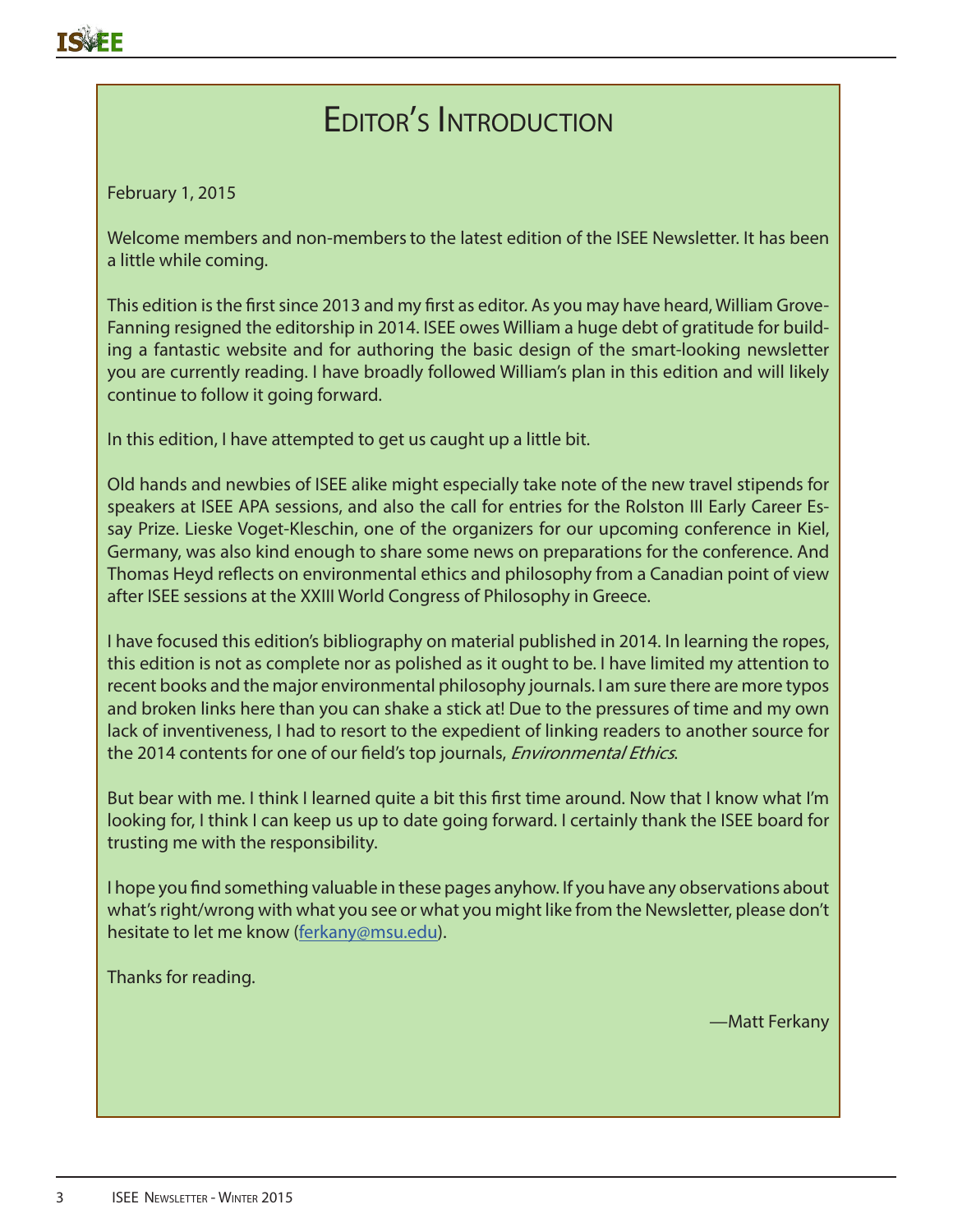# General Announcements

# ISEE Sessions at the APA Central and Pacific Meetings

This year's ISEE group sessions at Central and Pacific APA look to be outstanding. Sessions at Central in St. Louis will touch on issues of justice and moral repair while sessions at Pacific in beautiful Vancouver are broadly united by concern for norms for decision-making and environmental politics. Speakers at these sessions who are ISEE members in good standing should apply for ISEE's new \$500 stipends for APA presenters if they have not done so already (please see next page for more information). All in attenance at APA are welcome to attend.

## Central: Hilton St. Louis at the Ballpark, St. Louis, Missouri Thursday, February 19, 9am to noon

- Frank Jankunis (University of Calgary), "Geoengineering vs. Business as Usual"
- Joao Salm (Governors State University), "A Call for Deeply Ecological Restorative Justice"
- Karen Emmerman (University of Washington), "Inter-animal Conflicts of Interest and the Possibility of Moral Repair"
- Ben Almassi (Governors State University), "Intergenerational Restorative Justice and Environmental Moral Repair"

## Pacific: The Westin Bayshore, Vancouver, British Columbia, Canada WEDNESDAY, APRIL 1, 6-9PM

- Jennifer Welchman (University of Alberta), "This Is the Forest Primeval,' A Case for Skepticism about the Value of Narratives for Environmental Decision-making"
- **Blake Francis (Stanford University), "Moral Asymmetries in Economic Evaluations of** Climate Change"
- Joshua Mousie (Emory University), "On the 'Domination' of Nature: Assessing Political Language in Environmental Ethics"
- Marcello Di Paola (LUISS Guido Carli), "Stewarding Humanity"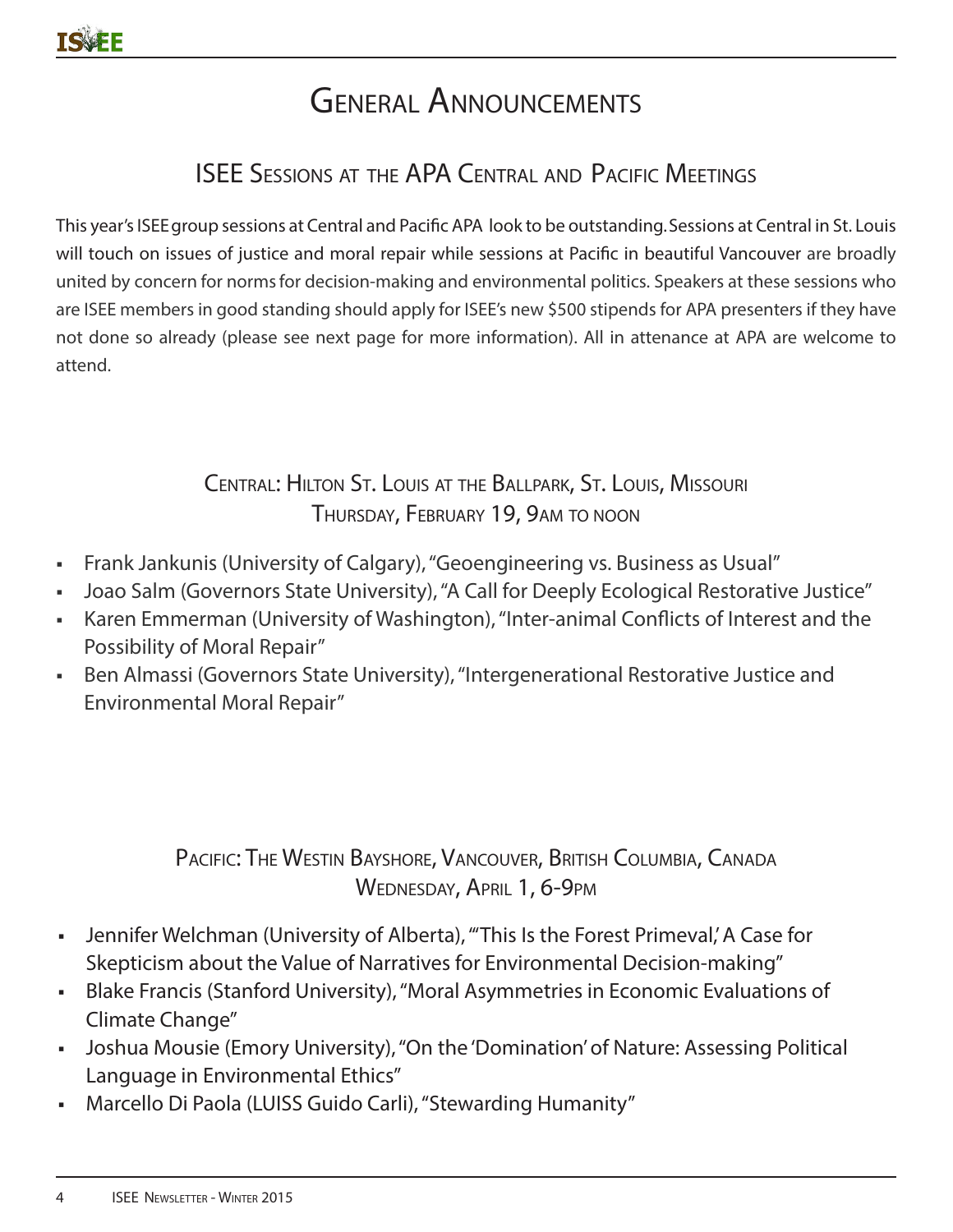# Travel Stipends for Authors for APA

The ISEE board has voted to grant \$500 stipends to ISEE members who have papers on environmental ethics accepted onto the main program at any one of the 3 divisional APA meetings. ISEE will provide up to 5 such stipends annually. This is an effort to encourage the submission (and acceptance) of more papers in environmental ethics to the APA main programs.

For the purpose of determining suitability for these stipends, "papers on environmental ethics" is taken to mean "papers that might be published in the existing environmental ethics journals, or that might be presented at an annual ISEE meeting." Please note that these stipends are available only to ISEE members, and only for papers that are accepted to the APA main program (not concurrent group sessions, including ISEE group sessions).

Please note that, in order to be eligible for these grants, applicants must be ISEE members in good standing prior to receiving the acceptance.

If you are an ISEE member and you have a paper in environmental ethics accepted to one of the three APA divisional meetings, please contact ISEE treasurer Allen Thompson (Allen.Thompson@oregonstate.edu) to apply for this stipend, which will be paid after the paper is delivered at the divisional meeting in question.

Holmes Rolston, III Early Career Essay Prize in Environmental Philosophy.



ISEE and the Center for Environmental Philosophy invite submissions for their annual essay prize for scholars in the early stages of their career. The prize is named in honor of Professor Holmes Rolston, III, for his pioneering work in the field of environmental philosophy.

### THE PRIZE

Rolston Prize Papers are invited on all aspects of environmental philosophy. A prize of \$500 will be awarded to the winning essay. All submitted papers that qualify (see conditions) will be reviewed by an Essay Prize Committee in consultation with the Editorial Board of Environmental Ethics. The winning essay will be published in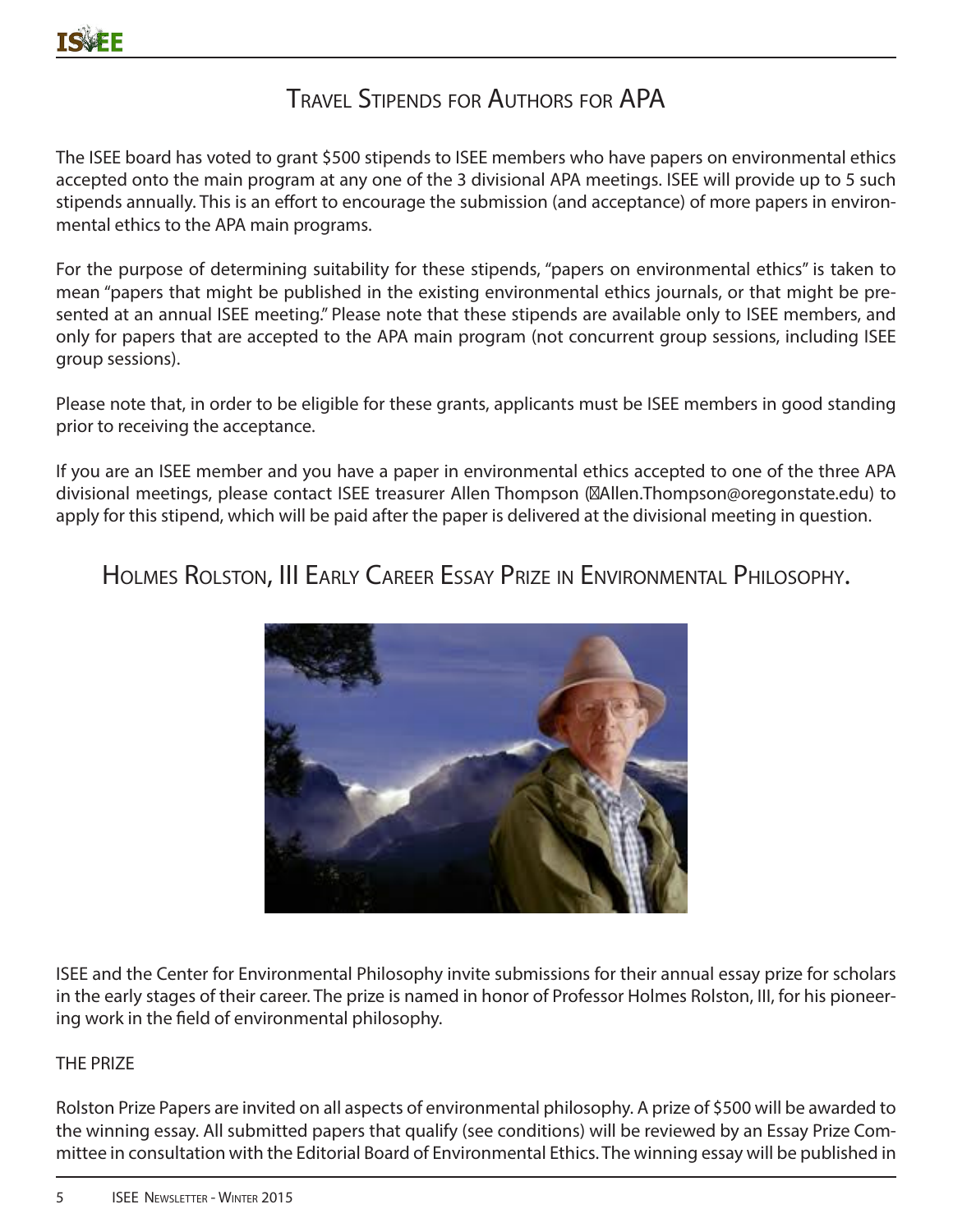the journal Environmental Ethics.

### SUBMISSION GUIDELINES AND CONDITIONS

Closing date for submissions: 15 April 2015

Eligibility: Submissions are invited from scholars who already hold a Ph.D. and have earned their doctorate no more than five years prior to the submission deadline. Submissions must be accompanied by a one-page CV to provide evidence of early career status.

Style and content: Consult the University of Chicago Manual of Style or any recent issue of Environmental Ethics. Essays must be prepared for blind review (cover page with contact information and email on a separate page). Word limit: 60,000 characters (including spaces), including notes and references. An abstract of 100–150 words should also be included.

Submissions should be emailed to: philip.cafaro@colostate.edu. Please put "Essay Prize" in the subject line of the email submission. If you do not receive confirmation that your submission has been received within 3 days, please resubmit the paper.

The essay should not be under consideration for publication elsewhere, and should not be submitted to any other journal until the outcome of the competition is announced. The decision of the committee will be final. There is only one prize per year and the committee reserves the right not to award the prize if submissions are not of an appropriate standard.

Dr. Philip Cafaro, President International Society for Environmental Ethics Colorado State University, philip.cafaro@colostate.edu

Dr. Eugene C. Hargrove, Director Center for Environmental Philosophy University of North Texas, cep@unt.edu

# Member News and Activities

DAVID MORROW. David has left UAB since last summer and is now in a Visiting Fellow position at the Institute for Philosophy & Public Policy at George Mason. He continues to work on climate justice and the ethics of geoengineering. His most recent publication is a paper in the Philosophical Transactions of the Royal Society on the moral hazard problem for geoengineering (http://rsta.royalsocietypublishing.org/content/ roypta/372/2031/20140062 ).

ZEV TRACHTENBERG. Zev is administrator of the new blog "Inhabiting the Anthropocene." The site is the work of the Anthropocene Learning Community at the University of Oklahoma—an interdisciplinary group of faculty dedicated to examining the Anthropocene from a full range of academic perspectives, in order to understand better how humans' transform the Earth through their habitation of it, and to imagine how the processes and results of habitation might better contribute to the Earth's habitability. You can visit the site here: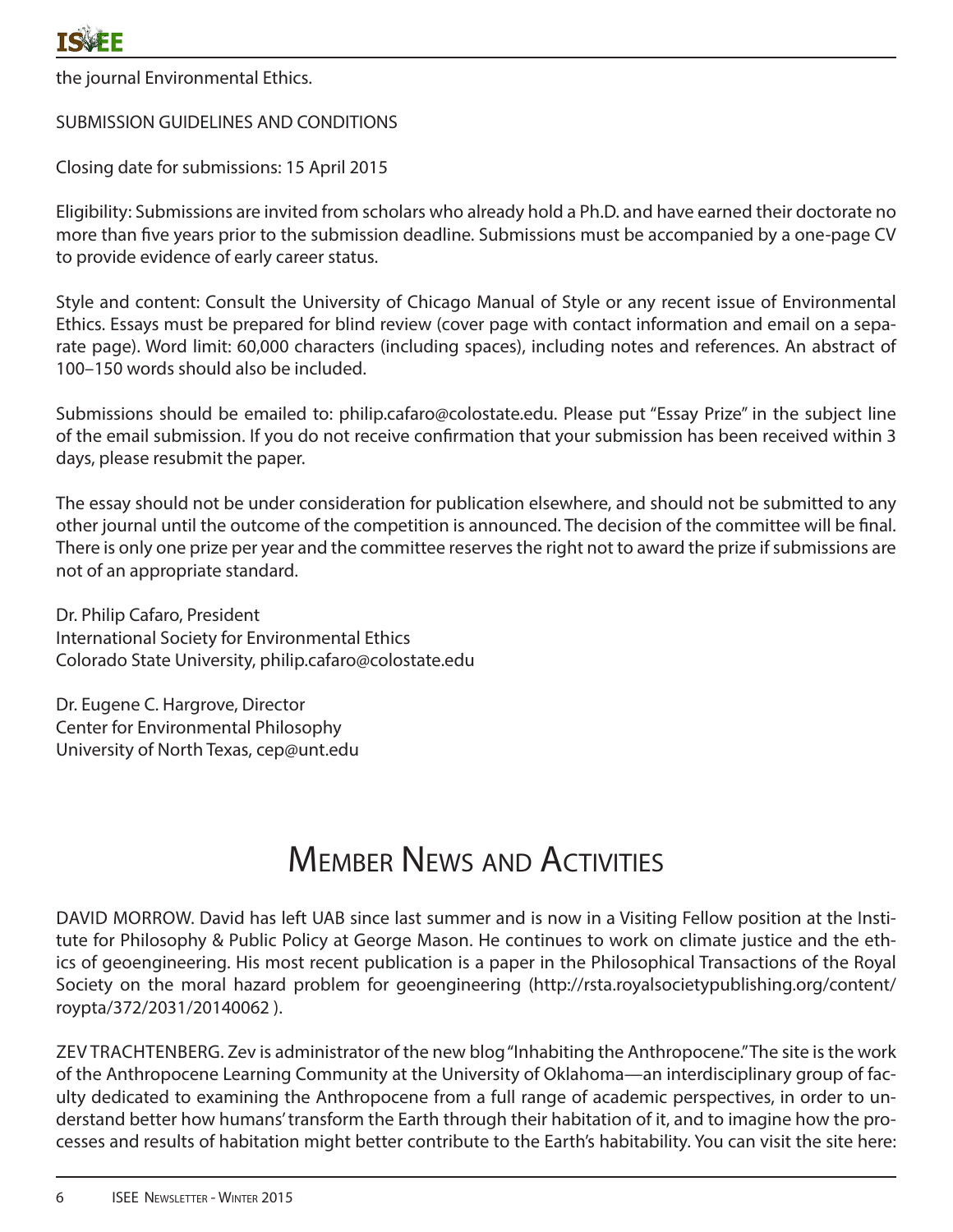# http://inhabitingtheanthropocene.com/

KATIE MCSHANE. Katie is going to Ken Shockley's workshop in Buffalo in May and Allen Habib's workshop in Calgary in July. Meanwhile she is working on the next edition of the Pojman Environmental Ethics anthology for Cengage. "Look for some of your favorite typos to be corrected (I hope!)", she says.

CLARE PALMER. Clare Palmer (with Peter Sandoe and Sandra Corr) has just completed writing Companion Animal Ethics (in press at Wiley Blackwell). This book explores general ethical questions and problems that arise as a result of keeping animals as companions, and also discusses more specific issues, including selective breeding, training, feeding, convenience surgeries, neutering, abandonment and euthanasia. The book should be published later in 2015. Clare is also currently teaching her first wholly online course Genomics and Society, the development of which was funded by the NSF. The online teaching materials for this class will be publicly available for anyone to use (or adapt for their own use) from summer 2015. So if you want to teach this course yourself, or would like to use a unit from it in a course you already teach (the units are: introduction and background, synthetic biology, GM crops, GM animals, wildlife genomics, human therapy and enhancement, and genomic privacy) please get in touch with Clare (c.palmer@tamu.edu).

IAN WERKHEISER. In 2014, Ian created and began coordinating a transdisciplinary Food Justice and Sovereignty Workgroup for the Center for Regional Food Systems at MSU. The Workgroup brings together researchers and community stakeholders to spark new projects in areas of food justice. The Workshop on Food Justice and Peace: Bringing Theory and Practice Together, which he created and is organizing with other graduate students, is entering its third year. This workshop includes work from scholars, researchers, and activists; more information and the CFP can be found at http://workshoponfoodjustice.com/. He also worked on organizing the first Michigan Environmental Justice Coalition Statewide Summit, which brought together stakeholders, policy makers, academics, and activists from around Michigan to work on issues of food and environmental justice. The conference was a great success, and future conferences are planned to be held annually.

CHRISTOPHER PRESTON. Christopher Preston has been participating in a project on "The Ethics of Care and Place" organized by the Center for Humans and Nature in Chicago (http://www.humansandnature.org). The project aims to "enrich environmental and civic discourse by examining the intersection of two bodies of ethical thinking related to the concept of care and the concept of place." Both literatures include components that emphasize particularity, lived experience, narrative, and relationships. The project has been bringing together about 20 scholars, practitioners, and artists from different fields and disciplines in regular face-to-face meetings over three years in an effort to helpfully articulate these linkages. A book length collection of essays will be one of the products of these efforts.

Christopher is also starting an edited collection on climate justice and climate engineering. While environmental ethicists have been quick to point out the many ethical problems created by the prospect of climate engineering, then have tended not to put those problems in the context of the ethical problems already generated by climate change itself. The collection will provide a more comparative perspective by considering geoengineering justice alongside climate justice, recognizing that the number of options on the table may be rapidly shrinking. The CFP for the collection can be found at http://www.umt.edu/ethics/ethicsgeoengineering/Call%20for%20Papers.php

IAN SMITH. Things are going well in Ian's second year at Washburn. He is finishing up his book, "The Intrinsic Value of Endangered Species," which should come out late this year or early next year, published by Routledge press.

KYLE WHYTE. Kyle at Michigan State was recently named the Ottilie Schroeter Timnick Chair in the Humanities. The endowed chair was established by MSU alumnus and retired businessman Henry O. Timnick, in honor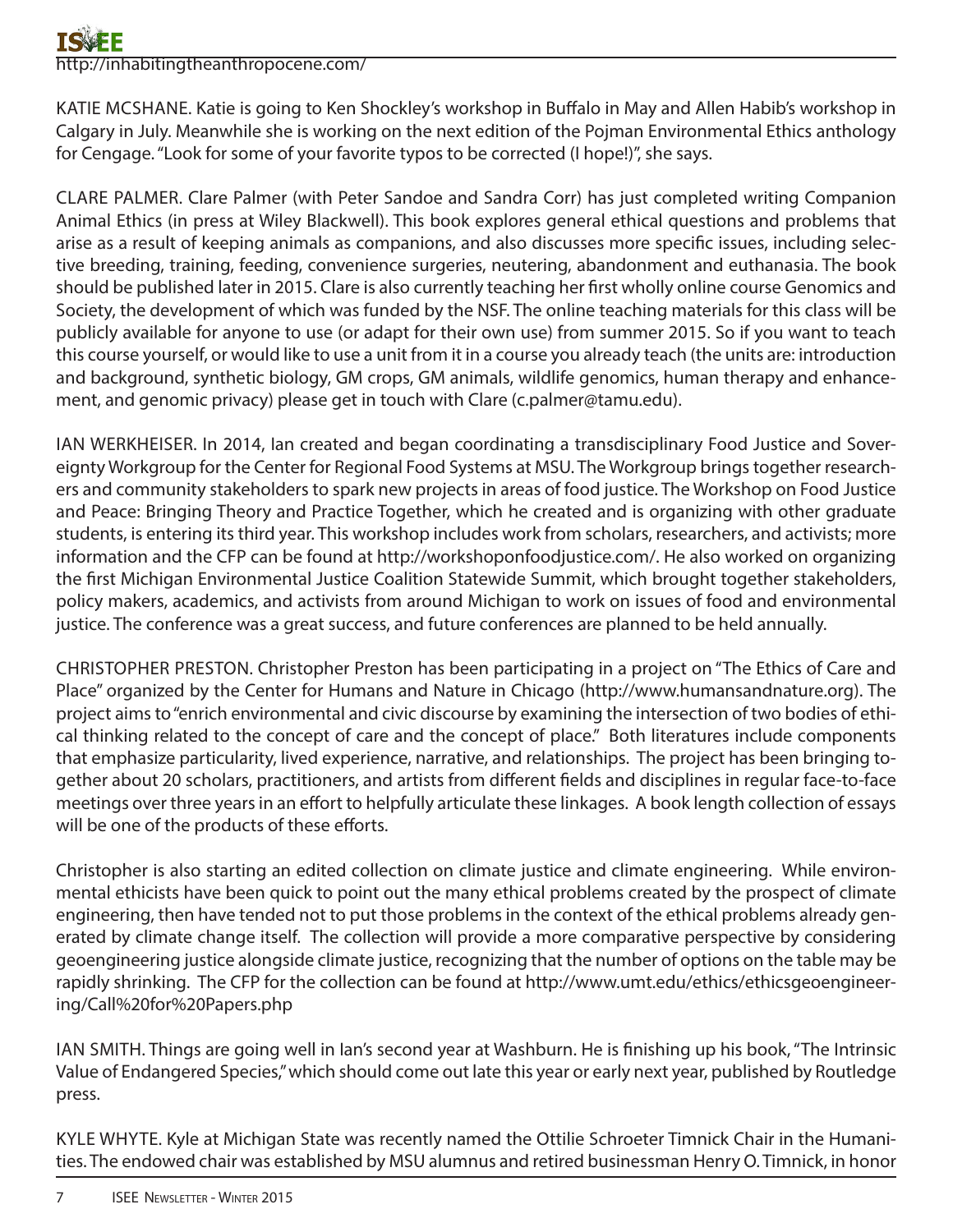

of his mother.

MARION HOURDEQUIN. Marion has a new environmental ethics textbook, Environmental Ethics: From Theory to Practice, published by Bloomsbury Press. The book was just released in electronic format and it will be coming out in paperback and hardback in late March. Marion will be thrilled if some ISEE colleagues would read it, review it, or consider using it for a class.

The webpage for the book is here: http://www.bloomsbury.com/us/environmental-ethics-9781472510983/

With geography colleague David Havlick, Marion also has a book forthcoming with Oxford University Press, entitled Restoring Layered Landscapes. That book focuses on restoration in landscapes with complex socioecological histories, and it features work by a number of environmental philosophers, including Martin Drenthen, Allan Holland, Jozef Keulartz, Jennifer Welchman, and Marion herself.

# Happenings & Reports from the Field

The State of Preparations for ISEE 2015 Christian Albrechts Universität Kiel, Germany



Christian-Albrechts-Universität zu Kiel

After the deadline for submission of abstracts expired on the 31st of December 2014, roughly 130 abstracts have been submitted. Many of these have been submitted as a contribution to a scheduled special session. Accordingly, the conference will comprise special sessions on water ethics, on religious traditions and environmental conservation, on climate ethics and climate engineering, and on Hans Jonas Environmental Legacy. Moreover, there will be a panel discussion on the concept of 'natural' planetary limits for human activities and a session that offers a multimedia look at climate ethics in the American West. Finally, the International Association for Environmental Philosophy, a sister organization of ISEE oriented towards continental environmental thought, will also organize several special sessions in the course of the ISEE conference. Many abstracts also deal with rather practical ethical questions, e.g. how to act in nature. Furthermore, we are pleased that quite a number of abstracts have been submitted by scholars from non-western countries. The conference will be preceded by a pre-conference meeting organized by the the Gustav-Radbruch-Network for Environmental Philosophy and Ethics. On the 22nd of July members of the network will present their work to the international audience in several poster sessions. This event will close with a keynote speech by Professor Thomas Potthast, which at the same time opens the ISEE conference. For publishers unable to present their own bookstall at the conference, we plan to run a table with a selection of relevant books.

Please visit the conference website here: http://www.isee2015.uni-kiel.de/iseeinhalt/Conference-General. php

–Lieske Voget-Kleschin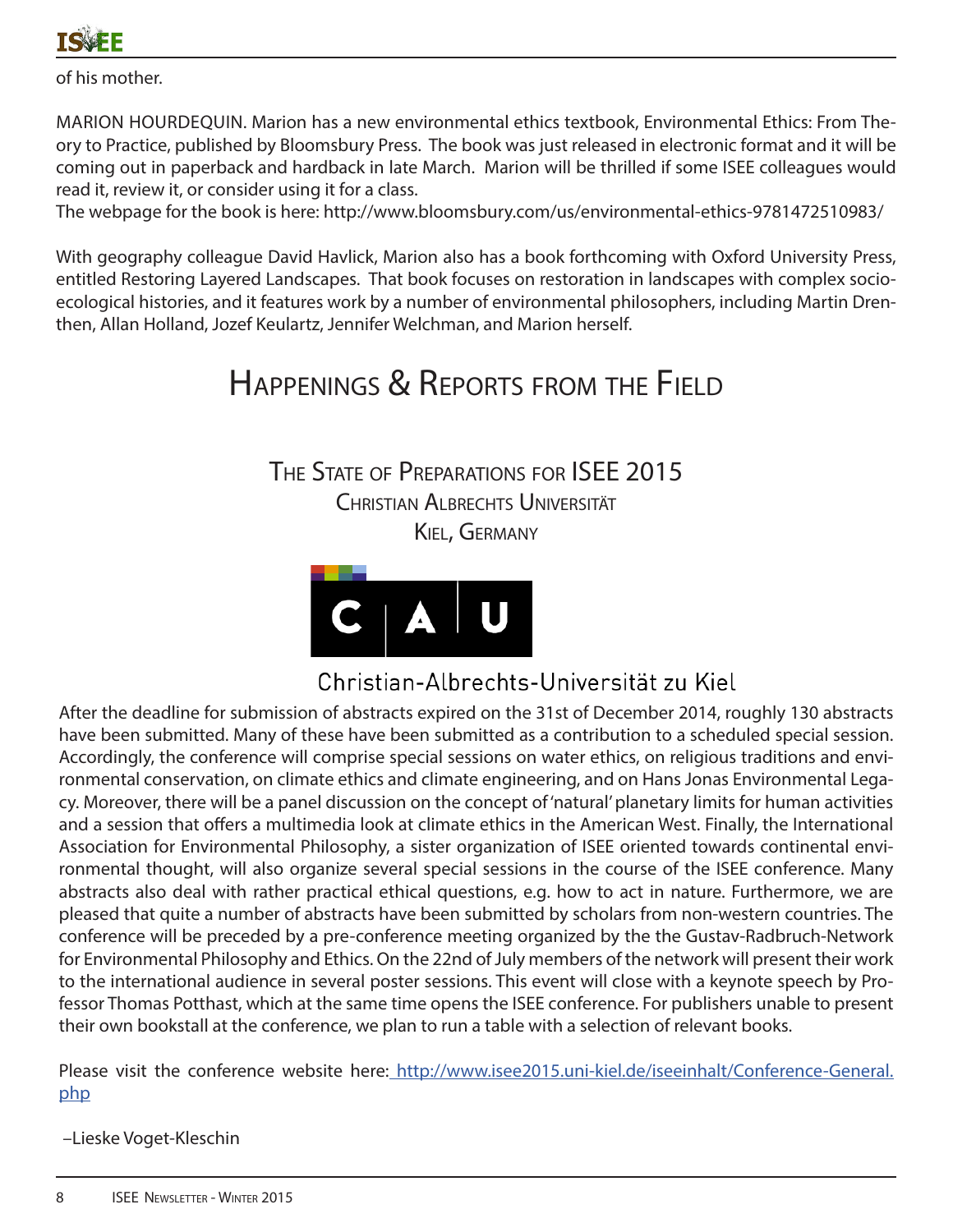# OXFORD BIODIVERSITY INSTITUTE SYMPOSIUM 2015 Functions and Values of Biodiversity University of Oxford, UK, Jan. 6-7, 2015.

"The more biodiversity the better" has long been a central tenet of environmental policy. Recently this has been challenged. By drawing together an interdisciplinary group of leading biodiversity scientists, conservationists, economists and philosophers, the aim of the meeting was to address the following questions: What is the evidence that biodiversity has "value"? In other words: how convinced are we by evidence that biodiversity is important for ecosystem function, climate, food security, health, poverty alleviation and innovation? Does biodiversity provide ecosystem disservices as well as services? How good are our methods for quantifying value? How can research into ecosystem services better shape environmental policy? How far can and how far should economic approaches be used to solve the biodiversity crisis? Is there another way to assure widespread support for safeguarding nature? Environmental ethicists in attendance included John O'Neill and ISEE regular Don Maier. Don participated in the final day's plenary panel session concerning how we should best combine instrumental (valuation) and ethical (stewardship) arguments for conserving biodiversity.





# Steven Gardiner Visits Michigan State **UNIVERSITY**

The Environmental Philosophy & Ethics graduate concentration at Michigan State University hosted Steven Gardiner for its annual Benjamin Distinguished Lecture. Dr. Gardiner's lecture, titled "If a Climate Emergency is Possible, is Everything Permitted?," was attended by over 180 students, faculty and community members from the Lansing area. Before the lecture, Dr. Gardiner met over lunch with a group of graduate students and faculty in the Environmental Philosophy & Ethics program, and discussed in detail a range of issues in climate ethics.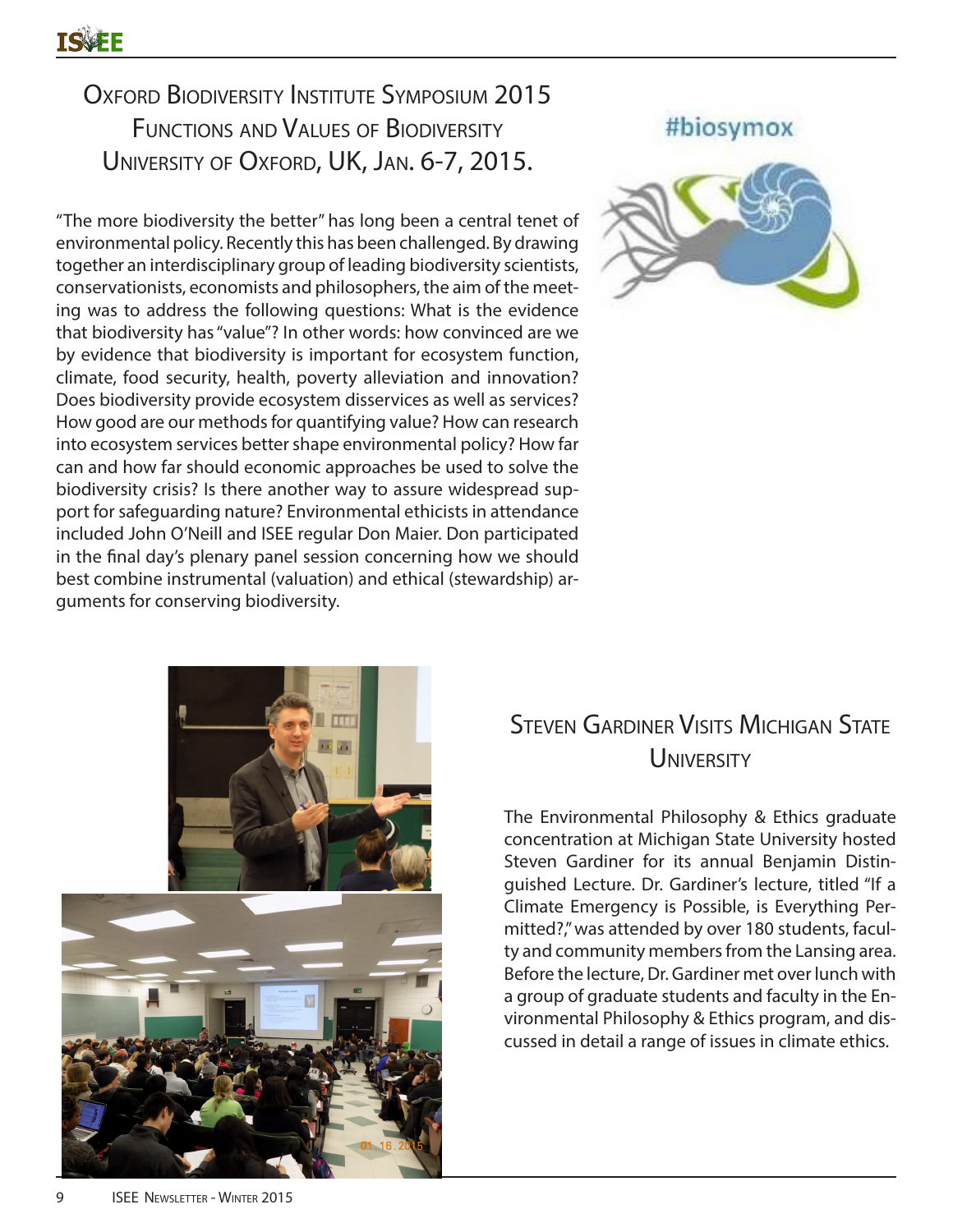# Canadian perspectives on environmental ethics and philosophy A REPORT FROM THE XXIII WORLD CONGRESS OF PHILOSOPHY Athens 4-10 August 2013, ISEE Meeting, 5 August, 2013. by Thomas Heyd

I have approached the task that was set for us for this meeting, namely to talk about "the nature of environmental philosophy and ethics" from the perspective of our country of residence, by doing a quick survey among Canadian environmental ethicists who had written books, in the title of which they made explicit reference to Canada. As was to be expected the consensus was that there is no unique 'Canadian' approach to environmental ethics or philosophy. Nonetheless, four themes emerged as particularly characteristic, and possibly related to our specific geographic, social, and present political, situation:

- 1. Ethical responsibilities for our contribution to climate change.
- 2. Environmental issues relating to First Nations or other indigenous people.
- 3. The iconic role of "the northern wilderness" in Canadian identity.

4. A tendency to move away from grand theory and toward more applied, problem-guided approaches. I discuss a little detail what survey respondents said about these topics, and conclude by adding some personal reflections on the question.

#### 1. Ethical responsibilities for our contribution to climate change

The topic of ethical responsibilities for the Canadian contribution to climate change was mentioned by Byron Williston and Kent Peacock. Williston claimed that Canadians have a special responsibility to others to address our contribution to climate change because of Canada's very high per capita emissions, as well as because, as a country, Canada is extracting fossils at a high rate from the ground in order to sell them around the world.

#### Williston mentioned, furthermore, that

in our desperate attempt to sell the stuff to anyone who will take it, we seem to be comporting ourselves in a way that undermines the moral picture many Canadians have of themselves (cooperative, internationalist, humanitarian, etc.).

In this short comment Williston makes a very important, and often neglected, point, which deserves further research and reflection, namely, that what we do co-generates our moral identity, both as individual and as a country! This is quite evident in Canada. For example, while historically, up to recently we Canadians may have felt some shame at how our government allows (and even subsidizes) oil consortia in their endeavors, now our attitudes appear to be changing.

As a result of what we do as a country, for instance, by neglecting to participate in the mitigation of climate change (by abandoning the Kyoto Protocol, among other things), the historically normal attitude of shame seems in the process of getting replaced with apathy and –possibly – even approval, or at least toleration, of projects, such as the mining of the tar sands. Such a transformation of attitudes then may facilitate further weakening of environmental controls on oil and gas extraction, and may contribute to even further increases in the rates of greenhouse gas emissions. We may fear, moreover, that the change in attitude generated may eventually be transmitted to the next generation, which then may pass it onto their own children. This process would consequently not only be contributory to the acceleration of climate change but contribute to yet another sort of harm to future generations, which we may describe as psycho-social.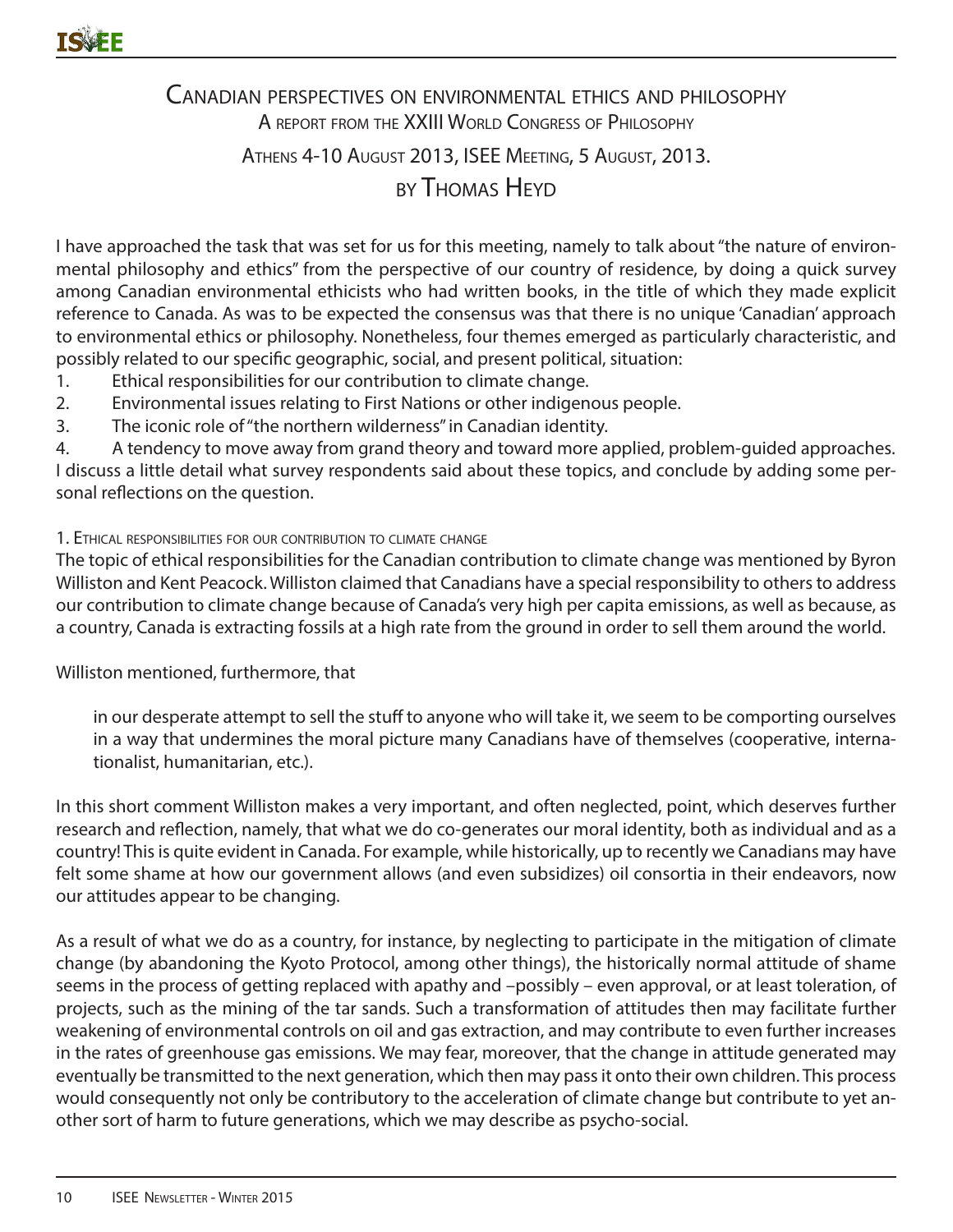

2. Environmental issues relating to First Nations or other indigenous people

The concern for environmental justice, insofar as it concerns indigenous peoples in Canada, has long been a topic for some Canadian authors, such as Laura Westra and Peter Wenz. Among those surveyed, it was mentioned, for example, by Alan Greenbaum, who comments that,

In Canada … the most salient environmental injustices have been borne by First Nations, and these have often been ecologically mediated (contamination of food chains, threatened loss or degradation of ecosystems providing wild foods and other traditional resources, etc.).

#### He adds that

In this respect, Canadian environmental justice issues are (a) more similar to those of some 'developing' countries than those typifying the concept in the US, and (b) less sharply distinguishable from the issues that have traditionally preoccupied ecocentric environmentalists and environmental ethicists.

Greenbaum's point is significant, insofar as environmental impacts on indigenous people have rarely been the focus in mainstream North American contexts, despite some notable exceptions, such as Collins-Chobanian's discussion of the ethics of storing nuclear wastes on Native lands in the US Southwest. In contrast to the general North American situation, environmental impacts on indigenous peoples have been an important mainstream topic in Australia, as well as in certain Latin American countries (in particular Bolivia and Ecuador). As such, the discussion of environmental ethics related to indigenous peoples undertaken in those countries may constitute a rich resource for the further development of a discourse on this topic in the Canadian context.

Greenbaum's brief comment highlights two interesting factors. First, that we often only begin to think about environmental degradation when certain impacts on people become evident. For example, when there is contamination with PCBs of mothers' milk among the Inuit, or when hunting becomes more difficult due to the climate change-induced thawing of the ice shelves in the Arctic. Interestingly, by foregrounding an anthropocentric concern, certain environmental issues may (re-)gain urgency in their own right.

Second, Greenbaum's comment directs our attention, moreover, toward the power of the environmental justice approach. Notably, it can address concerns that otherwise may become neglected by approaches in ethics that focus on the majoritarian well-being of the greater pluralities in our societies. In other words, the environmental justice approach called upon by the harm to minority indigenous peoples circumvents the easy, commonsense, view that a certain degree of environmental harm may be the price to pay for our standard of living.

#### 3. The iconic role of "the northern wilderness" in Canadian identity

This third approach was mentioned by Greenbaum among others. This topic was a commonplace in Canadian literature for a time, as well as in everyday Canadian consciousness. Ironically, the connection of "the North" with "wilderness" is becoming increasingly invisible. Besides the normal cultural evolution that national emblems undergo, the likely explanation for the increasing disappearance of the wild North in Canadian environmental writing and in consciousness may be twofold.

First, its disappearance may stem from the awareness that this geographical area (just as the rest of the Americas) has been inhabited by Native people for thousands of years, and hence is not "wild", contrary to previous assumptions. Among the people surveyed, this was noted, for example, by Jennifer Welchman, who affirms that, in contrast to the situation in the United States, where the pioneer farmer occupied what to him seemed a terra nullius, "the Canadian interior was opened up by commercial trading companies." Crucially, their "success depended upon recognition and cooperation with indigenous peoples (even if this routinely was con-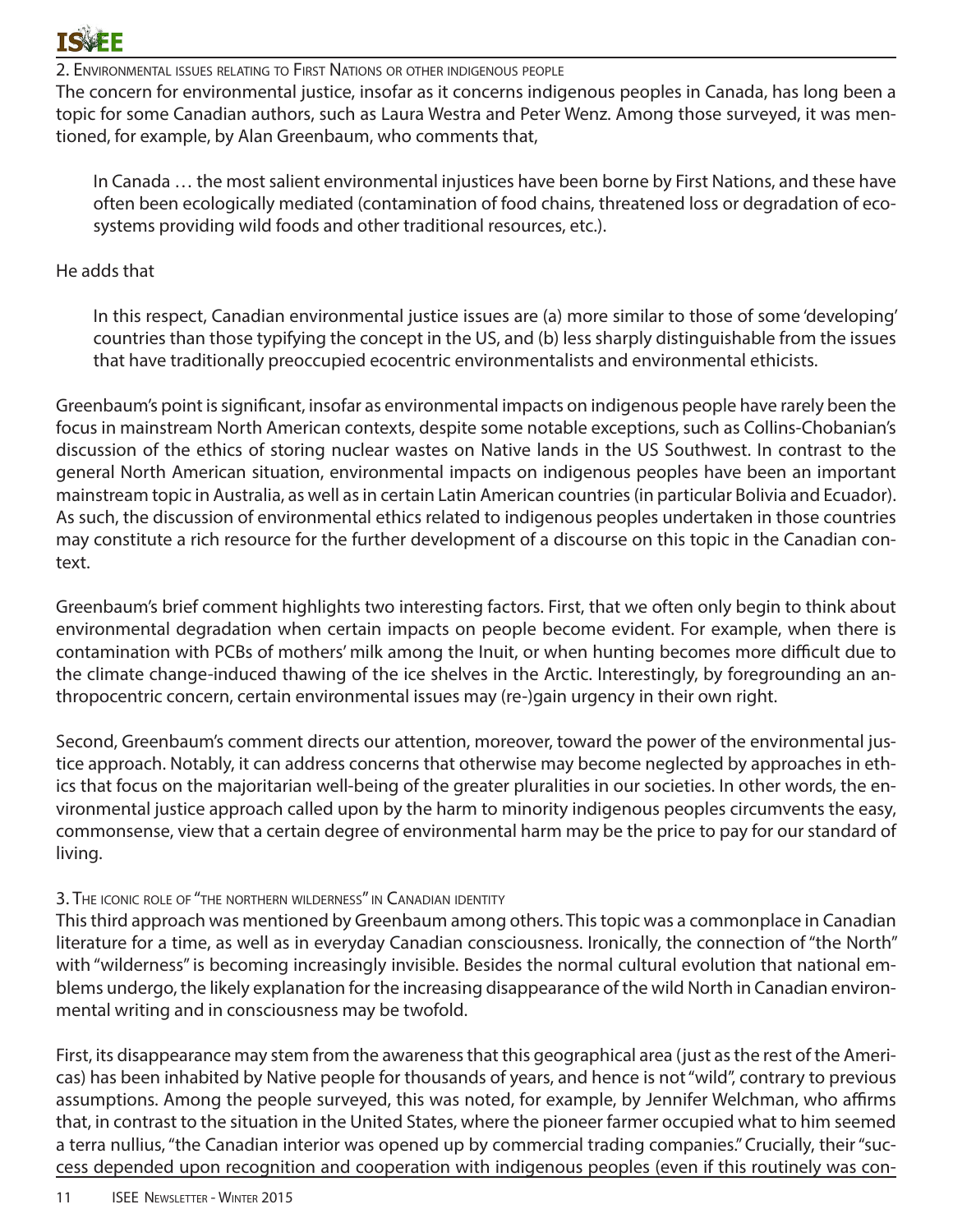# **TSVEF**

ducted on vastly unfair terms)" and, as a consequence, there has been somewhat less of an inclination "to imagine that the 'wilderness' that preceded modern development was an unpeopled terra nullius." Welchman claims that this also had the commendable further consequence that Canadians have been "a bit less inclined to think of wilderness values as being wholly incompatible with human use of any kind."

Furthermore, the conception of the "North" as a reservoir of wildness has been affected in a very different way by the powerful rhetoric of the present Canadian political establishment and industrial lobbies. Paradoxically, ever since climate change became recognized as a real process in our world, around 10 years ago, it seems that a well-funded campaign was launched intended to persuade Canadians that the North is not the final refuge of wildness. Rather, we are now to think that the North is the ultimate reservoir of mineral and energetic resources, ready for the taking as soon as shipping in the Arctic fully opens up and drilling and mining become economically feasible endeavours.

#### 4. A tendency to move away from grand theory and toward more applied, problem-guided approaches

Bruce Morito, for example, states that for him "prescriptive elements in environmental ethics, whether they be about environmental rights, justice, intrinsic value, etc., are secondary and perhaps derivative." He thinks that "we need to re-focus on attunement and awareness, partly because the attention paid to prescriptive approaches exacerbates an attitude of insularity from natural processes that enables us to ignore the dependency relation we have to ecological processes."

Kent Peacock, moreover, added that

Many of the familiar theoretical puzzles we have long talked about in environmental philosophy (anthropocentric vs. biocentric views, deep vs. shallow ecology, etc.) seem to me somewhat unreal in the face of the crisis of global warming. I would characterize environmental philosophy in Canada not so much in terms of what we are working on now, but in terms of what we are not doing – which is asking the kinds of questions that Byron [Williston] asks about climate change, fossil fuel depletion, denial, the lack of any coherent strategy for mitigation of any sort, etc. Here is where intellectual leadership and vision is really needed, and it is needed right now.

Generally, among those surveyed, the tendency to move away from grand theorising is accompanied by the hope for approaches that would support more muscled policy and greater environmental awareness on the political level.

### 5. Summary

The participants in the survey identified four strands that characterise Canadian approaches to environmental ethics. My own assessment is that these four strands probably constitute a fair description of important approaches and themes that occupy Canadian environmental ethicists, but certainly are not the only ones.

Among other recurrent topics of concern, though not only among Canadian environmental ethicists, one might also list, for example, clearcut logging of ancient forests, disruption of ecosystems as a result of a great diversity of causes (highways, pipelines, oil exploration, logging roads, and so on), the use of pesticides in cities, in agriculture and in silviculture, the damming of rivers for power generation, the spread of exotic species, and, very importantly on the West Coast, the implantation of fish farms that threaten wild stocks in various ways. Some further themes of importance that have seen discussion among some environmental ethicists in Canada, but not much among the general public, are the storage of nuclear wastes and the proliferation of GMOs.

I would say that all of the environmental issues faced in Canada, such as those just listed, ultimately pose a unifying, deep, theoretical problem for environmental ethicists and philosophers, and a practical problem for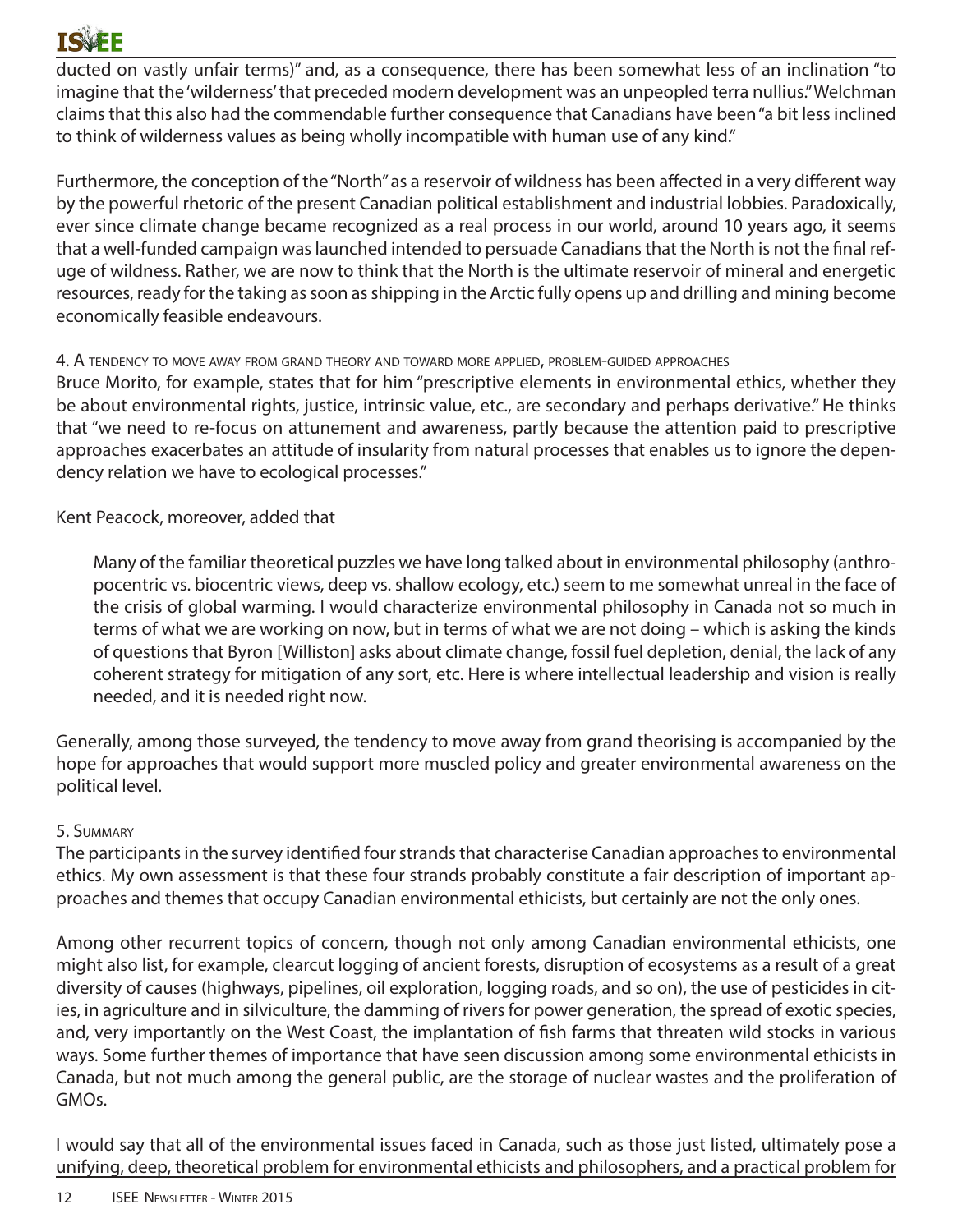

society. This problem, however, does not, however, stop at Canadian national boundaries. It has long been enunciated by various thinkers, including figures such as Aldo Leopold in the USA and Hans Jonas in Germany. It concerns the question how we ought to conceive of an authentically sustainable lifestyle so that we and future generations may flourish in un-degraded environments. As such, this problem challenges environmental ethicists and philosophers to think anew about how the attitudes in our societies may be transformed so that politics and policies, in turn, may become attentive to the imperative of maintaining the stock of environmental integrity on which we all depend.

# Recent Books

Environmental Ethics. Marion Hourdquin. Bloomsbury Academic, 2015. Environmental Ethics offers an up-todate and balanced overview of environmental ethics, focusing on theory and practice. Written in clear and engaging prose, the book provides an historical perspective on the relationship between humans and nature and explores the limitations and possibilities of classical ethical theories in relation to the environment. In addition, the book discusses major theoretical approaches to environmental ethics and addresses contemporary environmental issues such as climate change and ecological restoration. Connections between theory and practice are highlighted throughout, showing how values guide environmental policies and practices, and conversely, how actions and institutions shape environmental values.

Sustainable Knowledge: a theory of interdisciplinarity. Frodeman, Bob. Palgrave Pivot, 2013. What is the future of the university? The modern university system, created in the late 19th century and developed across the 20th century, was built upon the notion of disciplinarity. Today the social, epistemological, and technological conditions that supported the disciplinary pursuit of knowledge are coming to an end. Knowledge production has itself become unsustainable: we are drowning in knowledge even as new PhDs cannot find work. Sustainable Knowledge explores these questions and offers a new account of what is at stake in talk about 'interdisciplinarity'. Sustainable Knowledge develops two themes. First, it offers an account of contemporary knowledge production in terms of the concepts of disciplinarity, interdisciplinarity, and sustainability. Second, it reconceives the role of philosophy and the humanities both within the academy and across society. It argues that philosophy and the humanities must reinvent themselves, taking on the Socratic task of providing a historical and philosophical critique of society.

Environmental Ethics (Second Edition). Boylan, Michael. Wiley Blackwell, 2014. The second edition of Environmental Ethics combines a strong theoretical foundation with applications to some of the most pressing environmental problems. Through a mix of classic and new essays, it discusses applied issues such as pollution, climate change, animal rights, biodiversity, and sustainability. Roughly half of the selections are original essays new to this edition.

- Accessible introduction for beginners, including important established essays and new essays commissioned especially for the volume
- Roughly half of the selections are original essays new to this edition, including an entirely new chapter on Pollution and climate change and a new section on Sustainability
- Includes new material on ethical theory as a grounding for understanding the ethical dimensions of the environment, our interactions with it, and our place in it
- The text incorporates helpful pedagogy, including extensive editorial material, cases, and study questions
- Includes key information on recent developments in the field
- Presents a carefully selected set of readings designed to progressively move the reader to competency in subject comprehension and essay writing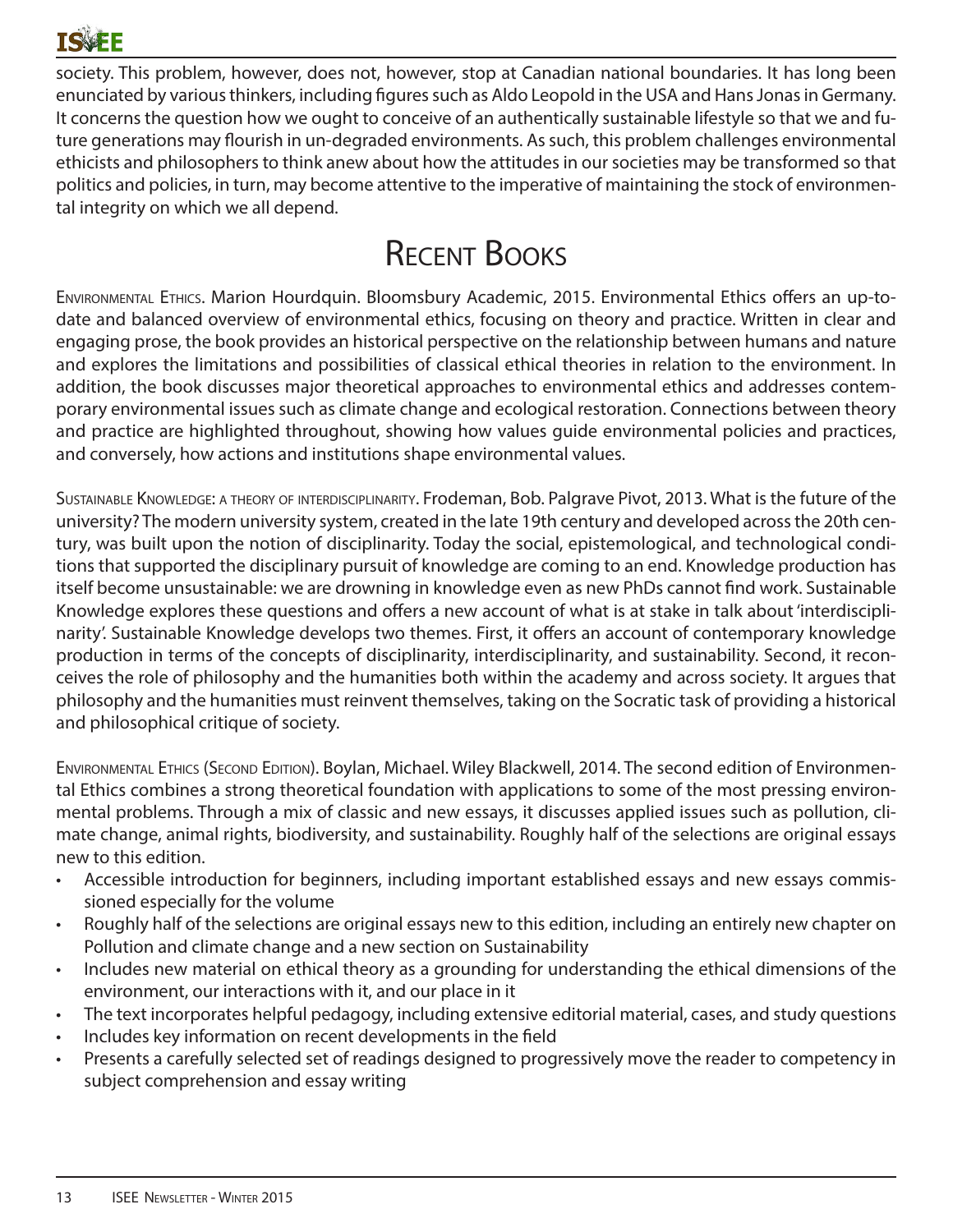Environmental Philosophy: A Revaluation of Cosmopolitan Ethics from an Ecocentric Standpoint. McDonald, Hugh P. Rodopi Press, 2014. Environmental Philosophy: A Revaluation of Cosmopolitan Ethics from an Ecocentric Standpoint calls for a new approach to ethics. Starting from the necessity for all life of air, water, and food, the book revalues the relation of ethics and environmentalism. Using insights

of the environmental ethicists, environmental ethics becomes the model for ethics as a whole. Humans are part of a larger environment. Cosmopolitanism should be revised in accord with environmental ethics. The book applies a new theory of values to the relation of value and obligation, and of duty, rights and virtue, to accord with ecocentrism. The book also critically evaluates Utilitarianism and the self interest theory. Other chapters address population, species preservation and a practical program for environmental policy.

The Multidimensionality of Hermeneutic Phenomenology. Babich, Babette [(ed)]; Ginev, Dimitri [(ed)]. Springer Science + Business Media, 2014. This book offers new reflections on the life-world, from both phenomenological and hermeneutic perspectives. It presents a prism for a new philosophy of science and technology, especially including the social sciences but also the environment as well as questions of ethics and philosophical aesthetics in addition to exploring the themes of theology and religion. Inspired by the many contributions made by the philosopher Joseph Kockelmans, this book examines the past, present, and future prospects of hermeneutic phenomenology. It raises key questions of truth and method as well as highlights both Continental and analytic traditions of philosophy. Contributors to The Multidimensionality of Hermeneutic Phenomenology include leading scholars in the field as well as new voices representing analytic philosophers of science, hermeneutic and phenomenological philosophers of science, scholars of comparative literature, theorists of environmental studies, specialists in phenomenological ethics, and experts in classical hermeneutics.

Light Traces. Sallis, John. Indiana University Press, 2014. What is the effect of light as it measures the seasons? How does light leave different traces on the terrain -- on a Pacific Island, in the Aegean Sea, high in the Alps, or in the forest? John Sallis considers the expansiveness of nature and the range of human vision in essays about the effect of light and luminosity on place. Sallis writes movingly of nature and the elements, employing an enormous range of philosophical, geographical, and historical knowledge. Paintings and drawings by Alejandro A. Vallega illuminate the text, accentuating the interaction between light and environment. (publisher)

WASTE: A PHILOSOPHY OF THINGS. Viney, William. Bloomsbury, 2014. Why are people so interested in what they and others throw away? This book shows how this interest in what we discard is far from new -- it is integral to how we make, build and describe our lived environment. As this wide-ranging new study reveals, waste has been a polarizing topic for millennia and has been treated as a rich resource by artists, writers, philosophers and architects. Drawing on the works of Giorgio Agamben, T. S. Eliot, Jacques Derrida, Martin Heidegger, James Joyce, Bruno Latour and many others, Waste: A Philosophy of Things investigates the complexities of waste in sculpture, literature and architecture. It traces a new philosophy of things from the ancient to the modern and will be of interest to those working in cultural and literary studies, archaeology, architecture and Continental philosophy. (publisher)

Historical Environmental Variation in Conservation and Natural Resource Management. Wiens, John A., Gregory D. Hayward, Hugh D. Safford, and Catherine M. Giffen, eds. Chichester, West Sussex: John Wiley and Sons, 2012. This volume examines how historical ecology (knowing how ecosystems operated in the past, especially their historical range of variation) is still relevant to conservation and resource management facing a future of development, globalization, and anthropogenic climate change. This is often because conservation has to be locally context specific. Regional and local ecology, geography, and social conditions critically dictate important characteristics of managing nature. Although we cannot return to the past, we cannot face the future intelligently unless we understand the past. If not, we run high risk of failure. We cannot plan what will work tomorrow unless we know how it worked yesterday. Over 50 contributors contest the idea that novel ecosystems of the future will be so different that comparisons with the past are irrelevant.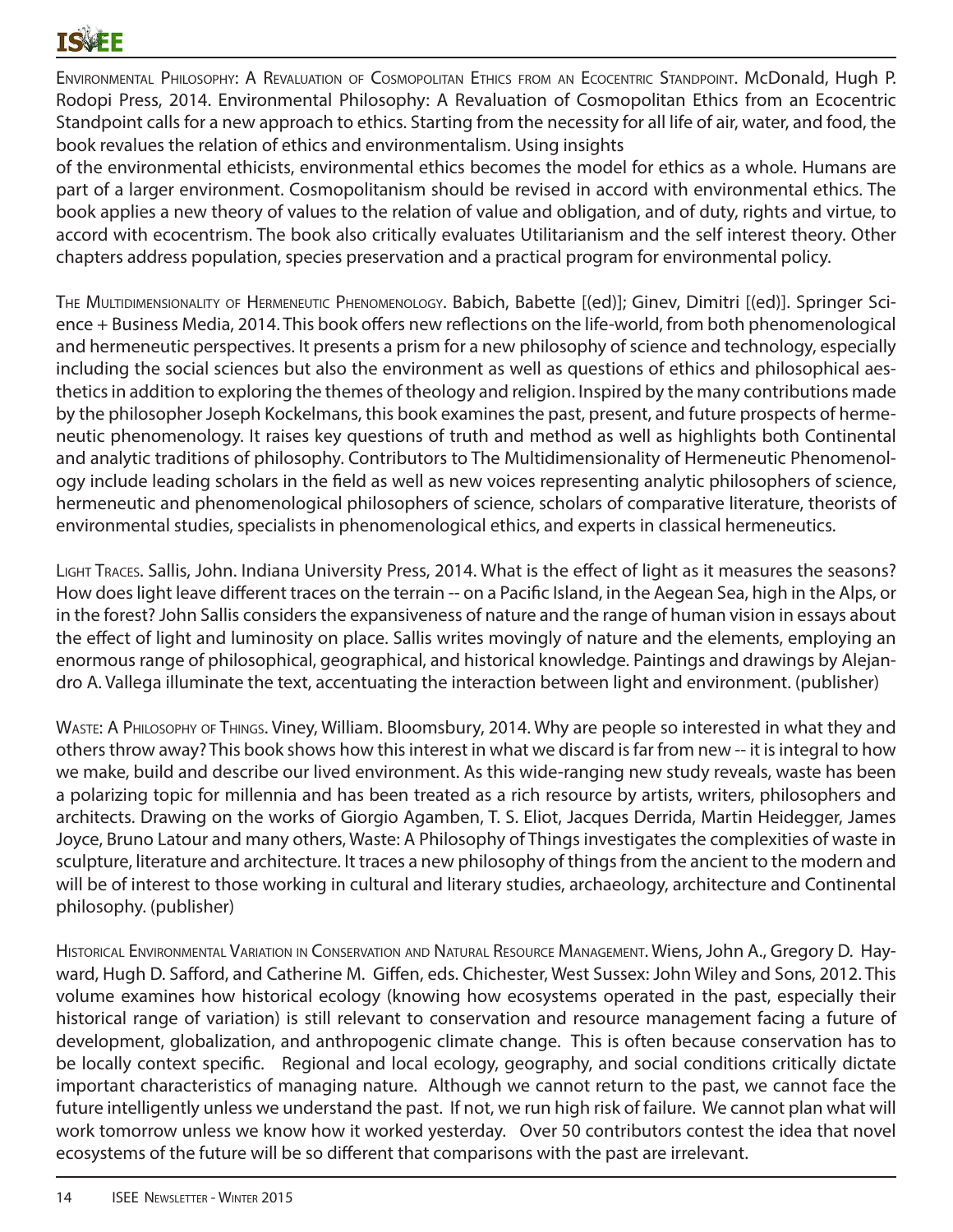# TQVEF

A Feathered River Across the Sky: The Passenger Pigeon's Flight to Extinction. Joel Greenberg. Bloomsbury Press (2014). xiii+298 pp., \$26.00, ISBN: 9781620405345 (Hardback) In the early nineteenth century 25 to 40 percent of North America's birds were passenger pigeons, traveling in flocks so massive as to block out the sun for hours or even days. The down beats of their wings would chill the air beneath and create a thundering roar that would drown out all other sound. Feeding flocks would appear as "a blue wave four or five feet high rolling toward you." John James Audubon, impressed by their speed and agility, said a lone passenger pigeon streaking through the forest "passes like a thought." How prophetic—for although a billion pigeons crossed the skies 80 miles from Toronto in May of 1860, little more than fifty years later passenger pigeons were extinct. The last of the species, Martha, died in captivity at the Cincinnati Zoo on September 1, 1914. As naturalist Joel Greenberg relates in gripping detail, the pigeons' propensity to nest, roost, and fly together in vast numbers made them vulnerable to unremitting market and recreational hunting. The spread of railroads and telegraph lines created national markets that allowed the birds to be pursued relentlessly. Passenger pigeons inspired awe in the likes of Audubon, Henry David Thoreau, James Fenimore Cooper, and others, but no serious effort was made to protect the species until it was way too late. Greenberg's beautifully written story of the passenger pigeon provides a cautionary tale of what happens when species and natural resources are not harvested sustainably.

FLIGHT WAYS: LIFE AND LOSS AT THE EDGE OF EXTINCTION. Thom Van Dooren. Columbia University Press (2014). x+193pp., \$30.00, ISBN: 9780231166188 (Hardback) A leading figure in the emerging field of extinction studies, Thom van Dooren puts philosophy into conversation with the natural sciences and his ethnographic encounters to vivify the cultural and ethical significance of modern-day extinctions. Unlike other meditations on the subject, Flight Ways incorporates the particularities of real animals and their worlds, drawing philosophers, natural scientists, and general readers into the experience of living among and losing biodiversity. Each chapter of Flight Ways focuses on a different species or group of birds: North Pacific albatrosses, Indian vultures, an endangered colony of penguins in Australia, Hawaiian crows, and the iconic whooping cranes of North America. Written in eloquent and moving prose, the book takes stock of what is lost when a life form disappears from the world - the wide-ranging ramifications that ripple out to implicate a number of human and more-than-human others. Van Dooren intimately explores what life is like for those who must live on the edge of extinction, balanced between life and oblivion, taking care of their young and grieving their dead. He bolsters his studies with real-life accounts from scientists and local communities at the forefront of these developments. No longer abstract entities with Latin names, these species become fully realized characters enmeshed in complex and precarious ways of life, sparking our sense of curiosity, concern, and accountability toward others in a rapidly changing world.

WITNESS TO EXTINCTION: HOW WE FAILED TO SAVE THE YANGTZE RIVER DOLPHIN. Samuel Turvey. Oxford University Press (2008). xii+234 pp., £8.99, ISBN: 9780199549481 (Paperback) The tragic recognition of the extinction of the Yangtze River Dolphin or baiji in 2007 became a major news story and sent shockwaves around the world. It made a romantic story, for the baiji was a unique and beautiful creature that features in many Chinese legends and folk tales. The Goddess of the Yangtze, as it was known, was also the lone representative of an entire and ancient branch of the Tree of Life. But perhaps the greater tragedy is that its status as one of the world's most threatened mammals had been widely recognized, yet despite wide publicity virtually no international funds became available. Samuel Turvey here tells the story of the plight of the Yangtze River Dolphin from his unique perspective as a conservation biologist deeply involved in the struggle to save the dolphin. This is both a celebration of a beautiful and remarkable animal that once graced one of China's greatest rivers, its natural history and its role as a cultural symbol; and also a personal, eyewitness account of the failures of policy and the struggle to get funds that led to its tragic demise. It is a true cautionary tale that we must learn from, for there are countless other threatened species that will suffer from the same human mistakes, and whose loss we shall not know until it is too late.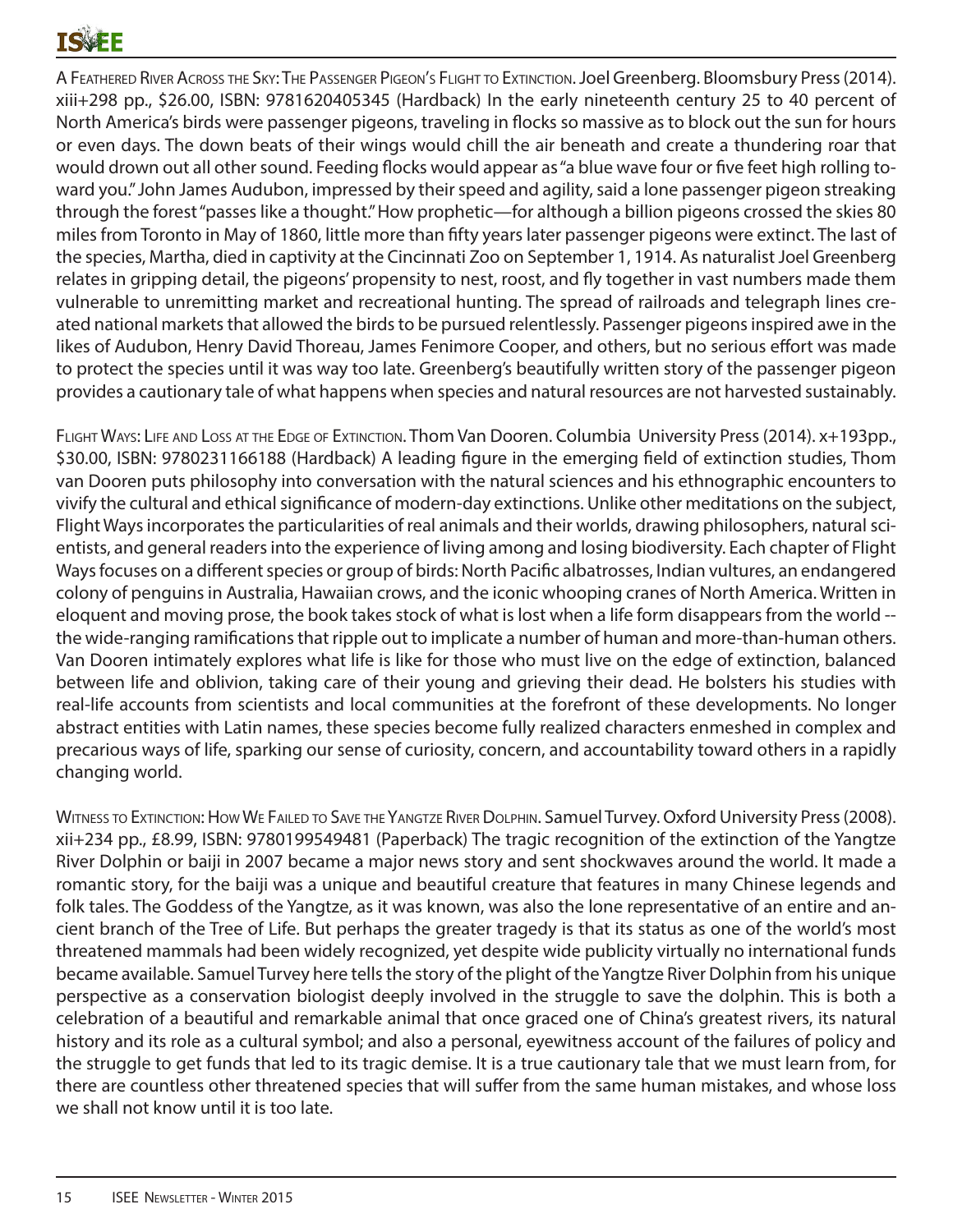# TQVEE

WILD AGAIN: THE STRUGGLE TO SAVE THE BLACK-FOOTED FERRET. David Jachowski. University of California Press (2014). ix+241pp., \$34.95, ISBN: 9780520281653 (Hardback) This engaging personal account of one of America's most contested wildlife conservation campaigns has as its central character the black-footed ferret. Once feared extinct, and still one of North America's rarest mammals, the black-footed ferret exemplifies the ecological, social, and political challenges of conservation in the West, including the risks involved with intensive captive breeding and reintroduction to natural habitat. David Jachowski draws on more than a decade of experience working to save the ferret. His unique perspective and informative anecdotes reveal the scientific and human aspects of conservation as well as the immense dedication required to protect a species on the edge of extinction. By telling one story of conservation biology in practice—its routine work, triumphs, challenges, and inevitable conflicts—this book gives readers a greater understanding of the conservation ethic that emerged on the Great Plains as part of one of the most remarkable recovery efforts in the history of the Endangered Species Act.

Hemlock: A Forest Giant on the Edge. David Foster, Benjamin Baiser, Audrey Plotkin, Anthony D'Amato, Aaron Ellison, David Orwig, Wyatt Oswald, Jonathan Thompson. Yale University Press (2014). xxviii+306 pp., \$40.00, ISBN: 9780300179385 (Hardback) The Eastern Hemlock, massive and majestic, has played a unique role in structuring northeastern forest environments, from Nova Scotia to Wisconsin and through the Appalachian Mountains to North Carolina, Tennessee, and Alabama. A "foundation species" influencing all the species in the ecosystem surrounding it, this iconic North American tree has long inspired poets and artists as well as naturalists and scientists. Five thousand years ago, the hemlock collapsed as a result of abrupt global climate change. Now this iconic tree faces extinction once again because of an invasive insect, the hemlock woolly adelgid. Drawing from a century of studies at Harvard University's Harvard Forest, one of the most well-regarded long-term ecological research programs in North America, the authors explore what hemlock's modern decline can tell us about the challenges facing nature and society in an era of habitat changes and fragmentation, as well as global change.

PLANET WITHOUT APES. Craig Stanford. Harvard University Press (2012). 262 pp., \$25.95, ISBN: 9780674067042 (Hardback) Planet Without Apes demands that we consider whether we can live with the consequences of wiping our closest relatives off the face of the Earth. Leading primatologist Craig Stanford warns that extinction of the great apes—chimpanzees, bonobos, gorillas, and orangutans—threatens to become a reality within just a few human generations. We are on the verge of losing the last links to our evolutionary past, and to all the biological knowledge about ourselves that would die along with them. The crisis we face is tantamount to standing aside while our last extended family members vanish from the planet. Stanford sees great apes as not only intelligent but also possessed of a culture: both toolmakers and social beings capable of passing cultural knowledge down through generations. Compelled by his field research to take up the cause of conservation, he is unequivocal about where responsibility for extinction of these species lies. Our extermination campaign against the great apes has been as brutal as the genocide we have long practiced on one another. Stanford shows how complicity is shared by people far removed from apes' shrinking habitats. We learn about extinction's complex links with cell phones, European meat eaters, and ecotourism, along with the effects of Ebola virus, poverty, and political instability.

The Sixth Extinction: An Unnatural History. Elizabeth Kolbert. Henry Holt (2014). 319pp., \$28.00, ISBN: 9780805092998 (Hardback) Over the last half a billion years, there have been five mass extinctions, when the diversity of life on earth suddenly and dramatically contracted. Scientists around the world are currently monitoring the sixth extinction, predicted to be the most devastating extinction event since the asteroid impact that wiped out the dinosaurs. This time around, the cataclysm is us. In The Sixth Extinction, two-time winner of the National Magazine Award and New Yorker writer Elizabeth Kolbert draws on the work of scores of researchers in half a dozen disciplines, accompanying many of them into the field: geologists who study deep ocean cores, botanists who follow the tree line as it climbs up the Andes, marine biologists who dive off the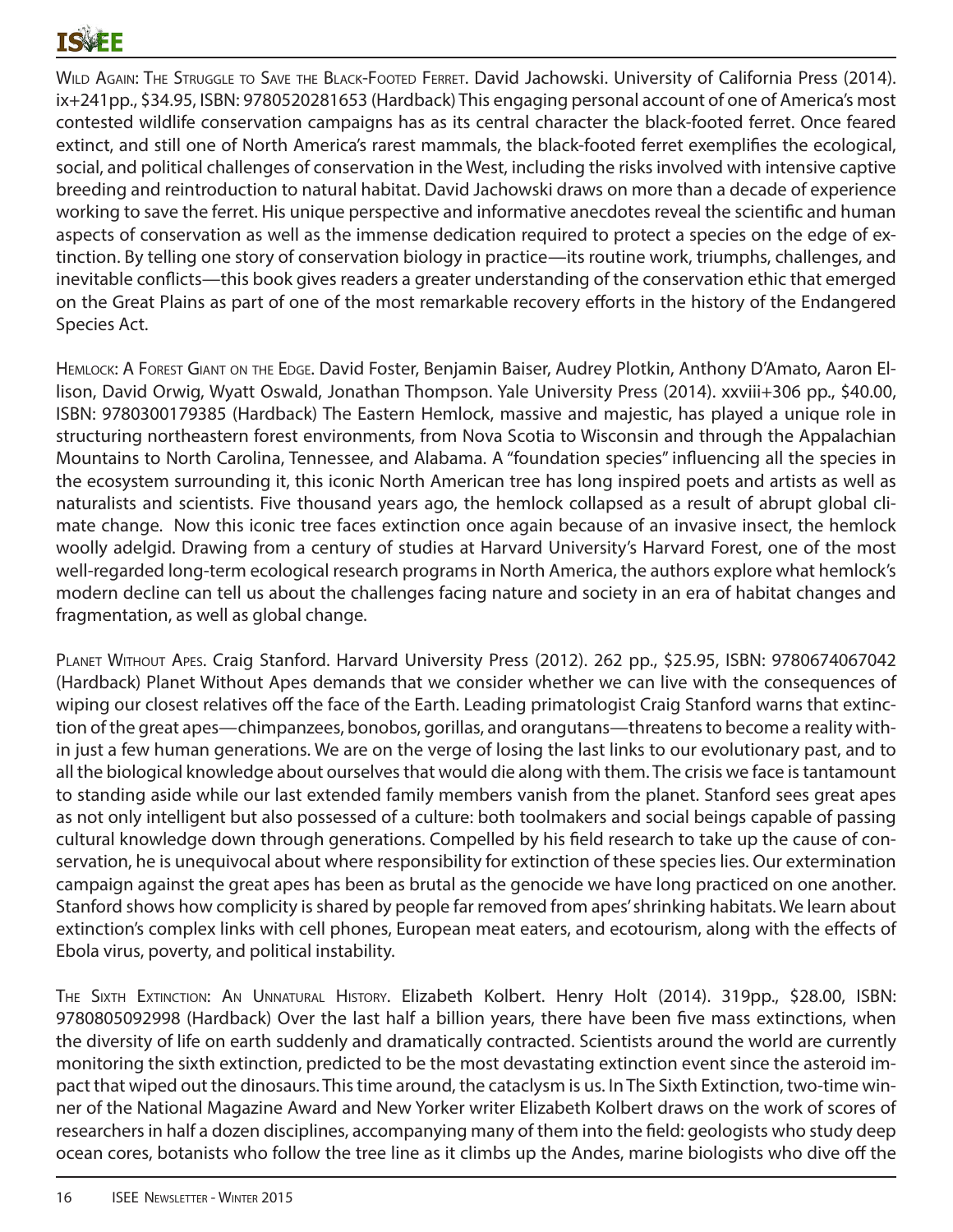Great Barrier Reef. She introduces us to a dozen species, some already gone, others facing extinction, including the Panamian golden frog, staghorn coral, the great auk, and the Sumatran rhino. Through these stories, Kolbert provides a moving account of the disappearances occurring all around us and traces the evolution of extinction as concept, from its first articulation by Georges Cuvier in revolutionary Paris up through the present day. The sixth extinction is likely to be mankind's most lasting legacy; as Kolbert observes, it compels us to rethink the fundamental question of what it means to be human.

Ethics and Climate Change: A Study of National Commitments. Donald Brown and Prue Taylor (Eds.). International Union for Conservation of Nature and Natural Resources (IUCN), 2014. If to avoid catastrophic climate change nations must increase their commitments to reduce ghg emissions to levels required of them based upon ethics and justice, how are nations actually considering or ignoring ethics and justice in formulating their climate change policies and what lessons can be learned from this? A project of Widener University School of Law and Auckland University School of Architecture and Planning has examined how 17 nations have actually considered or ignored ethics and justice in formulating national climate change policies as the first phase of the project's continuing investigation of these questions. These nations include: Australia, Bolivia, Canada, China, Fiji, Italy, Japan, Kenya, Mauritius, the Netherlands, New Zealand, Russia, South Africa, South Korea, Thailand, Uganda, and the United States of America. These reports can be found either in a free book downloadable here or posted directly on the website, nationalclimatejustice.org .

Canned Heat: Ethics and Politics of Global Climate Change. Edited by Marcello Di Paola and Gianfranco Pellegrino, Routledge, 2014. A new volume bringing together established as well as promising new voices in climate ethics and political theory. the book inspects general as well as specific, philosophical as well as policy-related climate controversies - providing both a reasoned panoramic of state-of-the-art reflection and numerous suggestions for future developments. The volume includes contributions by Dale Jamieson, David Held, Tim Mulgan, Darrel Moellendorf, Joyeeta Gupta, Ronald Sandler, Christopher Schlottmann, Marcello Di Paola, Gianfranco Pellegrino, Lori Gruen and Clement Loo, , Francesco Orsi, Jussi Suikkanen, Serena Ciccarelli, Pragati Sahni. It will interest scholars and students of climate change studies, environmental studies, global politics, sustainability studies, and ethics and philosophy.

Nature's Trust. Mary C. Wood, Cambridge, 2014. Environmental law has failed us all. As ecosystems collapse across the globe and the climate crisis intensifies, environmental agencies worldwide use their authority to permit the very harm that they are supposed to prevent. Growing numbers of citizens now realize they must act before it is too late. This book exposes what is wrong with environmental law and offers transformational change based on the public trust doctrine. An ancient and enduring principle, the trust doctrine asserts public property rights to crucial resources. Its core logic compels government, as trustee, to protect natural inheritance such as air and water for all humanity. Propelled by populist impulses and democratic imperatives, the public trust surfaces at epic times in history as a manifest human right. But until now it has lacked the precision necessary for citizens, government employees, legislators, and judges to fully safeguard the natural resources we rely on for survival and prosperity. The Nature's Trust approach empowers citizens worldwide to protect their inalienable ecological rights for generations to come.

Simple Living in History: Pioneers of the Deep Future. Amanda McLeod and Samuel Alexander, Eds. CreateSpace, 2014. The dominant culture of industrial civilization is highly materialistic, holding up Western-style, consumer lifestyles as the path to happiness and fulfillment. But consumer lifestyles are failing to satisfy the human craving for meaning, and they are degrading our planet in ways that are grossly unsustainable and unjust. We desperately need to explore or rediscover less materialistic, 'simpler' ways of living. 'Simple living' refers to ways of life based on notions such as frugality, sufficiency, moderation, and mindfulness. This anthology brings together twenty-six short essays discussing the most significant individuals, cultures, and movements that have embraced simple living throughout history. What did Buddha and Jesus think about simple living?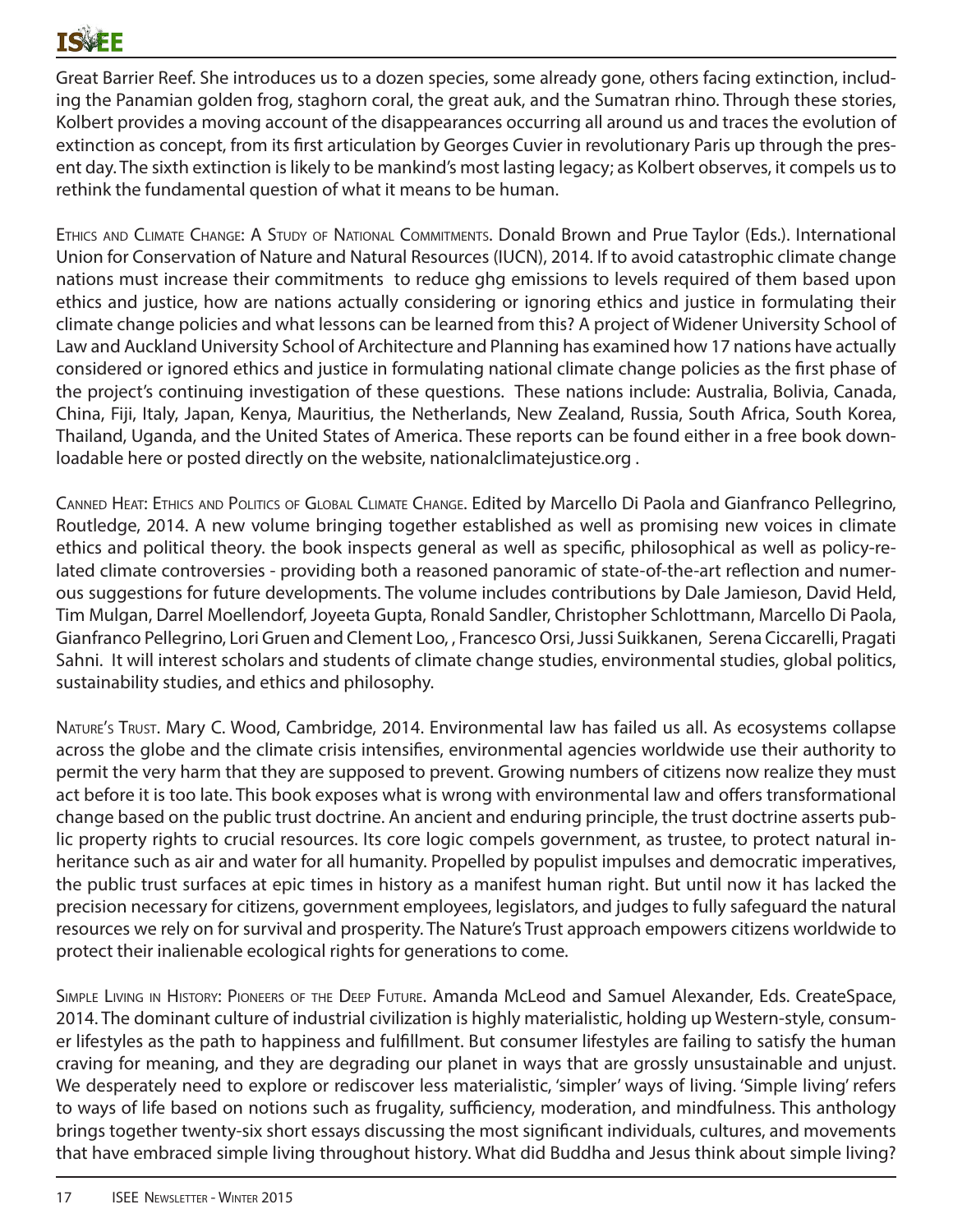# TQVEF

What contribution did the ancient Greeks and Romans make? How do the Amish and the Quakers live? And why did Henry Thoreau leave his hometown to live in the woods? Readers will also gain insight into the lives and philosophies of people like Mahatma Gandhi and William Morris, and learn about contemporary ecosocial movements, such as those based on permaculture, intentional communities, degrowth, and voluntary simplicity. This deep but engaging book examines these great moments in the story of simple living, and many more, but it looks backwards in order to shed light on the present and future. The book collects together 26 chapters discussing the most prominent individuals, cultures, and movements that have embraced forms of 'simple living' throughout history.

PLANTS AS PERSONS: A PHILOSOPHICAL BOUNTY. Matthew Hall, Albany, SUNY, 2011. Reviewed in Environmental Ethics, Spring 2014. Hall is a botanist at the Royal Botanic Gardens, Edinburgh. Plants as "persons" might be a stretch; shrimp as "persons," is already a stretch. But Hall is convincing about "plant knowledge," information in plants by which they defend lives that they value--often in complex and intriguing ways. "Like other living beings, plants actively live and seek to flourish. They are self-organized and self-created as a result of interactions with their environment" (pp. 12-13).

PLANT-THINKING: A PHILOSOPHY OF VEGETAL LIFE. Michael Marder. Columbia University Press, 2013. Revisits Aristotle, Goethe, Heidegger, Nietzsche, and others. Looks at a 2008 Swiss Federal Ethics Committee expressing the need for the "moral consideration of plants for their own sake." Argues that humans can learn from plants and ought "to live and think in and from the middle, like a plant partaking of light and darkness" (p. 178). Marder is Research Professor of Philosophy at the University of the Basque Country, Vitoria-Gasteiz, earlier at the University of Toronto, Georgetown University, and others.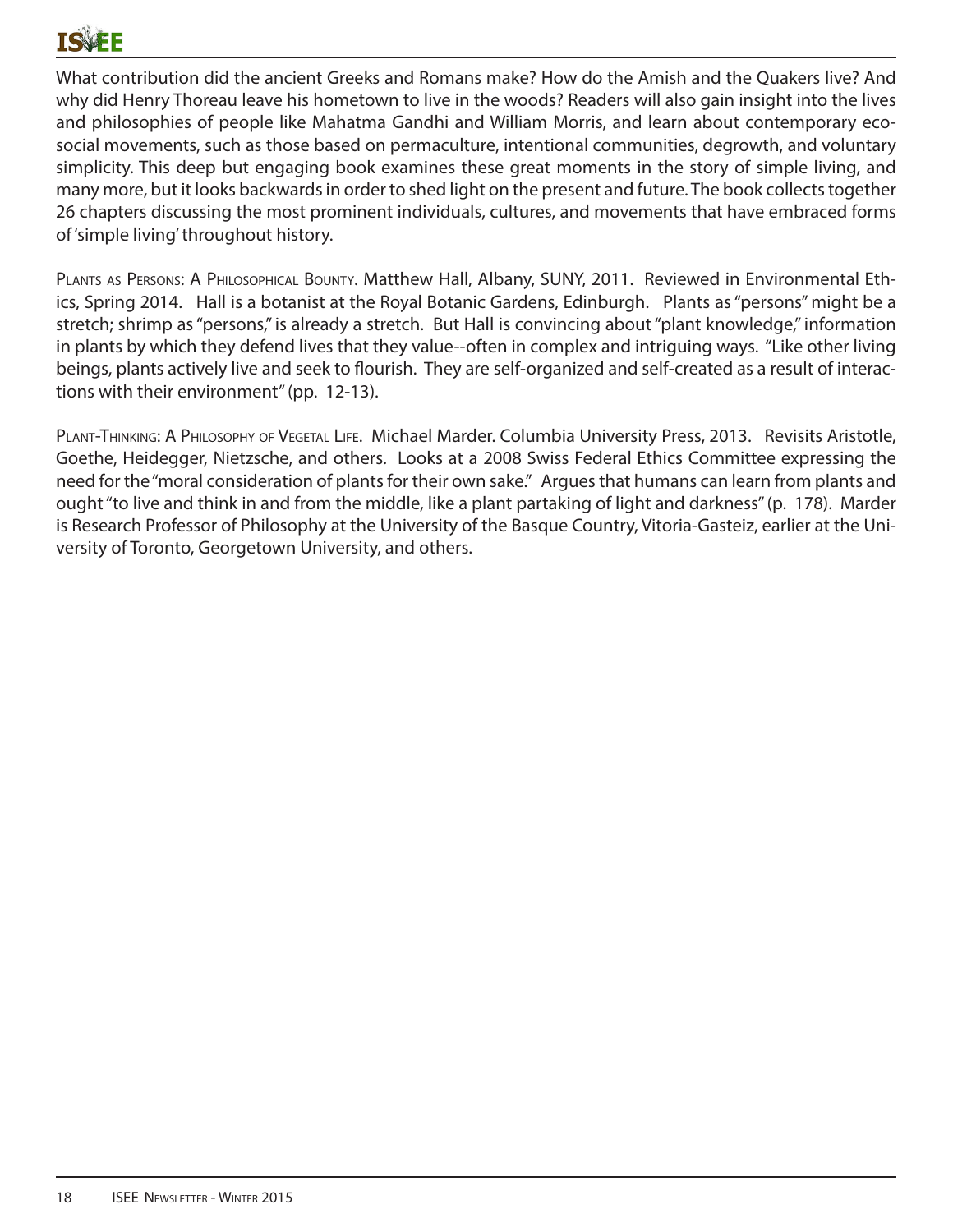# Environmental Philosophy Journals 2014

Environmental Ethics (EE) is an interdisciplinary journal dedicated to the philosophical aspects of environmental problems. It is intended as a forum for diverse interests and attitudes, and seeks to bring together the nonprofessional environmental philosophy tradition with the professional interest in the subject. The journal is published by Environmental Philosophy, Inc. and the University of North Texas; the academic sponsor is Colorado State University. This journal came into existence in 1979 and is published four times a year.

To view 2014 publications in EE, please visit the Philosophy Documentation Center here: https://www.pdcnet. org/collection-anonymous/browse?fp=enviroethics&fq=enviroethics%2FYear%2F6986|2014%2F

Environmental Philosophy (EP) is the official journal of the International Association for Environmental Philosophy (IAEP). The journal features peer-reviewed articles, discussion papers, and book reviews for persons working and thinking within the field of environmental philosophy. The journal welcomes diverse philosophical approaches to environmental issues, including those inspired by the many schools of Continental philosophy, studies in the history of philosophy, indigenous and non-Western philosophy, and the traditions of American and Anglo-American philosophy. EP strives to provide a forum that is accessible to all those working in this broad field, while recognizing the interdisciplinary nature of this conversation. EP is sponsored by IAEP, and the Department of Philosophy and Environmental Studies Program at the University of Oregon. This journal came into existence in 2004 and is published twice a year.

Volume 11, Issue 1, 2014

- Tres Bête: Evolutionary Continuity and Human Animality, Westling, Louise
- Why I Talk to My Dog: Husserl and the Extension of Intersubjectivity, Monod, Jean-Claude
- The Fallacy of Human Animality, Bimbenet, Étienne
- Exodus and Exile, Barbaras, Renaud
- Joint Attention and Anthropological Difference, Urban, Petr
- Is a World without Animals Possible?, Dufourcq, Annabelle
- Worldy-Being Out of World: Animality in Kafka's The Metamorphosis, Sepp, Hans Rainer
- The Time of Animal Voices, Toadvine, Ted

Volume 11, Issue 2, 2014

- Yogi Hale Hendlin, From Terra Nullius to Terra Communis: Reconsidering Wild Land in an Era of Conservation and Indigenous Rights
- Henry Dicks, Aldo Leopold and the Ecological Imaginary: The Balance, the Pyramid, and the Round River
- Ilan Safit, Nature Screened: An Eco-Film-Phenomenology
- Michael Marder, For a Phytocentrism to Come
- Andrew Tyler Johnson, Is Organic Life "Existential"?: Reflections on the Biophenomenologies of Hans Jonas and Early Heidegger
- Andrew Tyler Johnson, Is Organic Life "Existential"?: Reflections on the Biophenomenologies of Hans Jonas and Early Heidegger
- Vincent Blok, Reconnecting with Nature in the Age of Technology: The Heidegger and Radical Environmentalism Debate Revisited
- Bryan E. Bannon, Resisting the Domination of Nature: Regarding Time as an Ethical Concept
- Luke Fischer, "Thinking Like a Plant: A Living Science for Life" by Craig Holdrege
- Nicolae Morar, "The Human Microbiome: Ethical, Legal, and Social Concerns" edited by Rosamond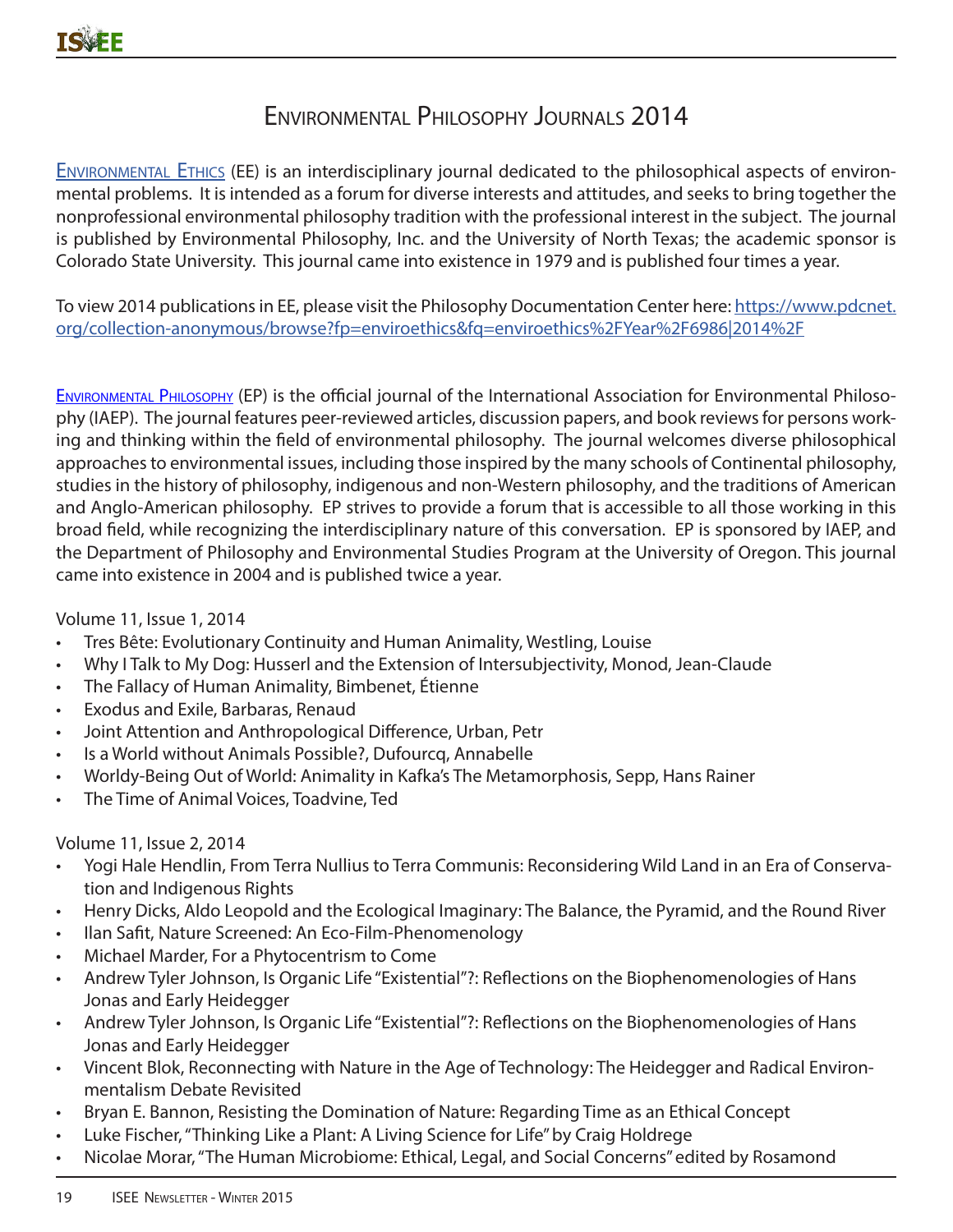Rhodes, Nada Gligorov, and Abraham Paul Schwab

- Peter Schultz, "Negotiating Climate Change: Radical Democracy and the Illusion of Consensus" by Amanda Machin
- David Seamon, "Romantic Geography: In Search of the Sublime Landscape" by Yi-Fu Tuan
- Cian Whelan, "From Mastery to Mystery: A Phenomenological Foundation for an Environmental Ethic" by Bryan E. Bannon

ENVIRONMENTALVALUES(EV) brings together contributions from philosophy, economics, politics, sociology, geography, anthropology, ecology, and other disciplines, which relate to the present and future environment of human beings and other species. In doing soit aims to clarify the relationship between practical policy issues and more fundamental underlying principles or assumptions. EV is published by the White Horse Press. This journal came into existence in 1992 and is published four times a year.

Vol.23, No.1, February 2014

- Sustainability and Sustainable Development: Philosophical Distinctions and Practical Implications.Donald Charles Hector, Carleton Bruin Christensen and Jim Petriz
- Addressing Needs in the Search for Sustainable Development: A Proposal for Needs-Based Scenario Building. Catherine Jolibert, Jouni Paavola and Felix Rauschmeyer
- The Geography of Somewhere: The Farmers' Market and Sustainability in Brno, Czech Republic. Benjamin J. Vail
- Towards Sustainable Agricultural Stewardship: Evolution and Future Directions of the Permaculture Concept. Jungho Suh
- Justice in Building, Building in Justice: The Reconstruction of Intragenerational Equity in Framings of Sustainability in the Eco-Building Movement. Kelvin Mason

### Vol.23, No.2, April 2014

Special Issue: Adapting to a Perilous Planet

- Editorial: Adapting to a Perilous Planet. Kenneth Shockley and Andrew Light
- Climate Change, Adaptation, and Climate-Ready Development Assistance.Andrew Light and Gwynne Taraska
- Adaptation As Precaution. Lauren Hartzell-Nichols
- Towards a More Grounded and Dynamic Sociology of Climate-Change Adaptation. Martin John Mulligan
- Clowning Around with Conservation: Adaptation, Reparation and the New Substitution Problem. Benjamin Hale, Alexander Lee and Adam Hermans
- Sourcing Stability in a Time of Climate Change. Kenneth Shockley

### Vol.23, No.3, June 2014

- Editorial: Price of Everything/Value of Nothing. Mark Whitehead
- More or Less Pluralistic? A Typology of Remedial and Alternative Perspectives on the Monetary Valuation of the Environment.Alex Y. Lo
- Reframing the Value of Nature: Biological Value and Institutional Homeostasis. Franz W. Gatzweiler
- Exploring the Relationship Between Values and Pro-Environmental Behaviour: The Influence of Locus of Control. Anna-Karin Engqvist Jonsson and Andreas Nilsson
- Collective Environmental Virtue. David Clowney
- Does Environmental Pragmatism Shirk Philosophical Duty?. Christopher H. Pearson

Vol.23, No.4, August 2014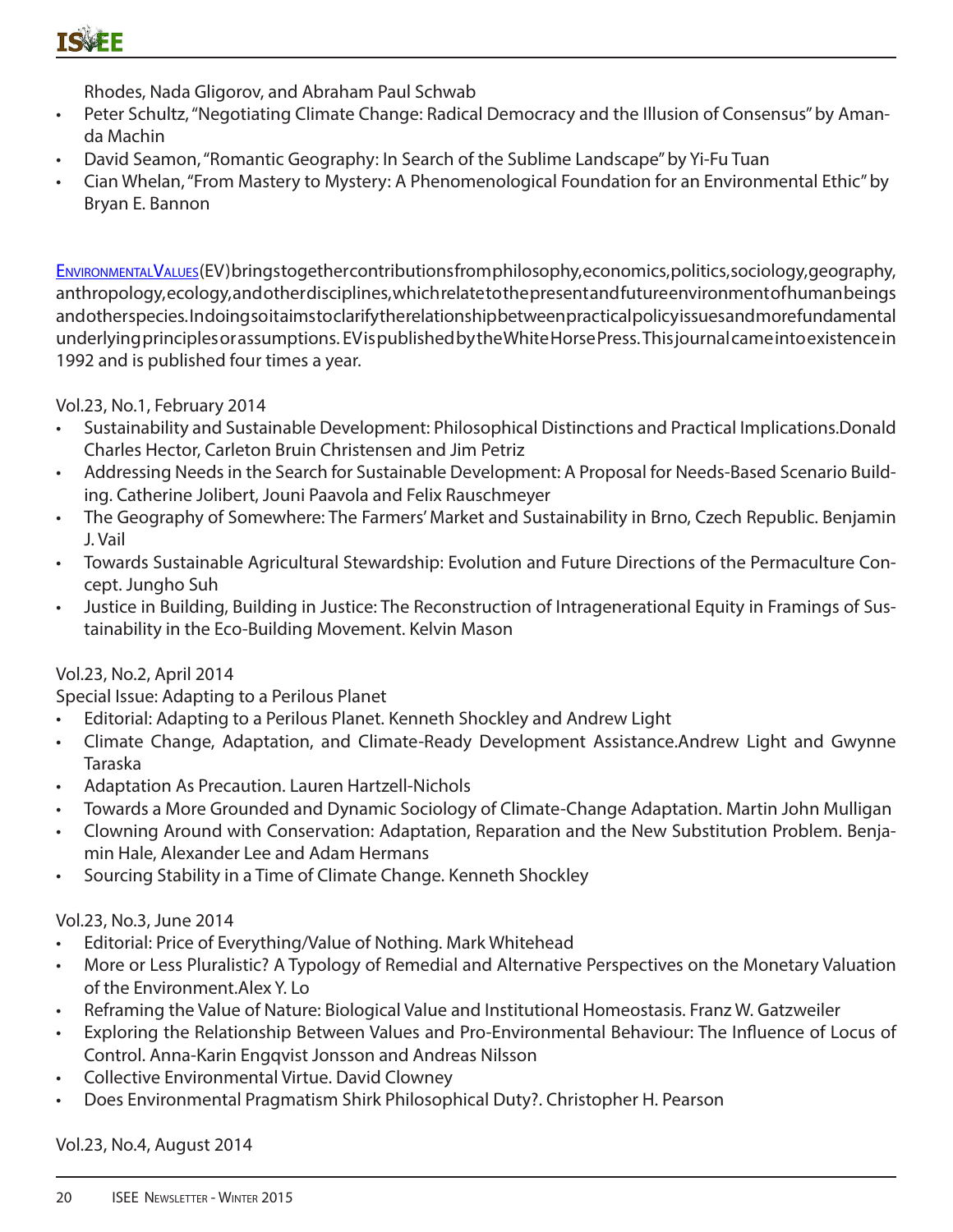- Editorial: Borders and Boundaries. Simon Hailwood
- The Nazi Comparison in the Debate over Restoration: Nativism and Domination.Eric Katz
- Reconciliation with the River: Analysis of a Concept Emerging from Practice. Rafael Ziegler
- The Homeotechnological Turn: Sloterdijk's Response to the Ecological Crisis. Sanne van der Hout
- A Historical and Systematic Survey of European Perceptions of Wilderness. Thomas Kirchhoff and Vera Vicenzotti
- Rights to Ecosystem Services. Marc D. Davidson

Vol.23, No.5, October 2014

- Editorial: Climate Change, Irreversible Change and Changing Perspectives. Claudia Carter
- Fracking on YouTube: Exploring Risks, Benefits and Human Values.Rusi Jaspal, Andrew Turner and Brigitte Nerlich
- Rhetoric as a Means for Sustainable Development Policy. Gael Plumecocq
- Aesthetic Value, Ethics and Climate Change. Emily Brady
- Moderate Emissions Grandfathering. Carl Knight
- Civil Disobedience, Climate Protests and a Rawlsian Argument for 'Atmospheric' Fairness. Simo Kyllönen

#### Vol.23, No.6, December 2014

- Editorial: Ethical Intuitions, Welfare, and Permaculture. Isis Brook
- Should We Move the Whitebark Pine? Assisted Migration, Ethics and Global Environmental Change.Clare Palmer and Brendon M.H. Larson
- The Need for Indigenous Voices in Discourse about Introduced Species: Insights from a Controversy over Wild Horses. Jonaki Bhattacharyya and Brendon M.H. Larson
- Plants in Ethics: Why Flourishing Deserves Moral Respect. Angela Kallhoff
- Alien Invasive Species Management: Stakeholder Perceptions of the Barents Sea King Crab. Jannike Falk-Petersen
- The Blind Hens' Challenge: Does It Undermine the View That Only Welfare Matters in Our Dealings with Animals?. Peter Sandøe, Paul M. Hocking, Bjorn Förkman, Kirsty Haldane, Helle H. Kristensen, and Clare Palmer

ETHICS AND THE ENVIRONMENT IS an interdisciplinary forum for theoretical and practical articles, discussions, reviews, comments, and book reviews in the broad area encompassed by environmental ethics. The journal focuses on conceptual approaches in ethical theory and ecological philosophy, including deep ecology and ecological feminism, as they pertain to environmental issues such as environmental education and management, ecological economics, and ecosystem health. The journal is supported by the Center for Humanities and Arts, the Philosophy Department, and the Environmental Ethics Certificate Program at the University of Georgia. This journal came into existence in 1996 and is published twice a year.

#### Vol. 19, No. 1 (Spring 2014)

- Mother Nature has it Right: Local Food Advocacy and the Appeal to the "Natural", Anne Portman
- Climate Change: Against Despair, Catriona McKinnon
- The Solidarity of Life: Max Scheler on Modernity and Harmony with Nature, Timothy J. McCune
- Darwin and Deep Ecology, Christian Diehm
- Aristotelian Ethics and Biophilia, Aristotelis Santas
- Review of Pragmatic Environmentalism: Towards a Rhetoric of Eco-Justice by Shane J. Ralston, Piers H.G. Stephens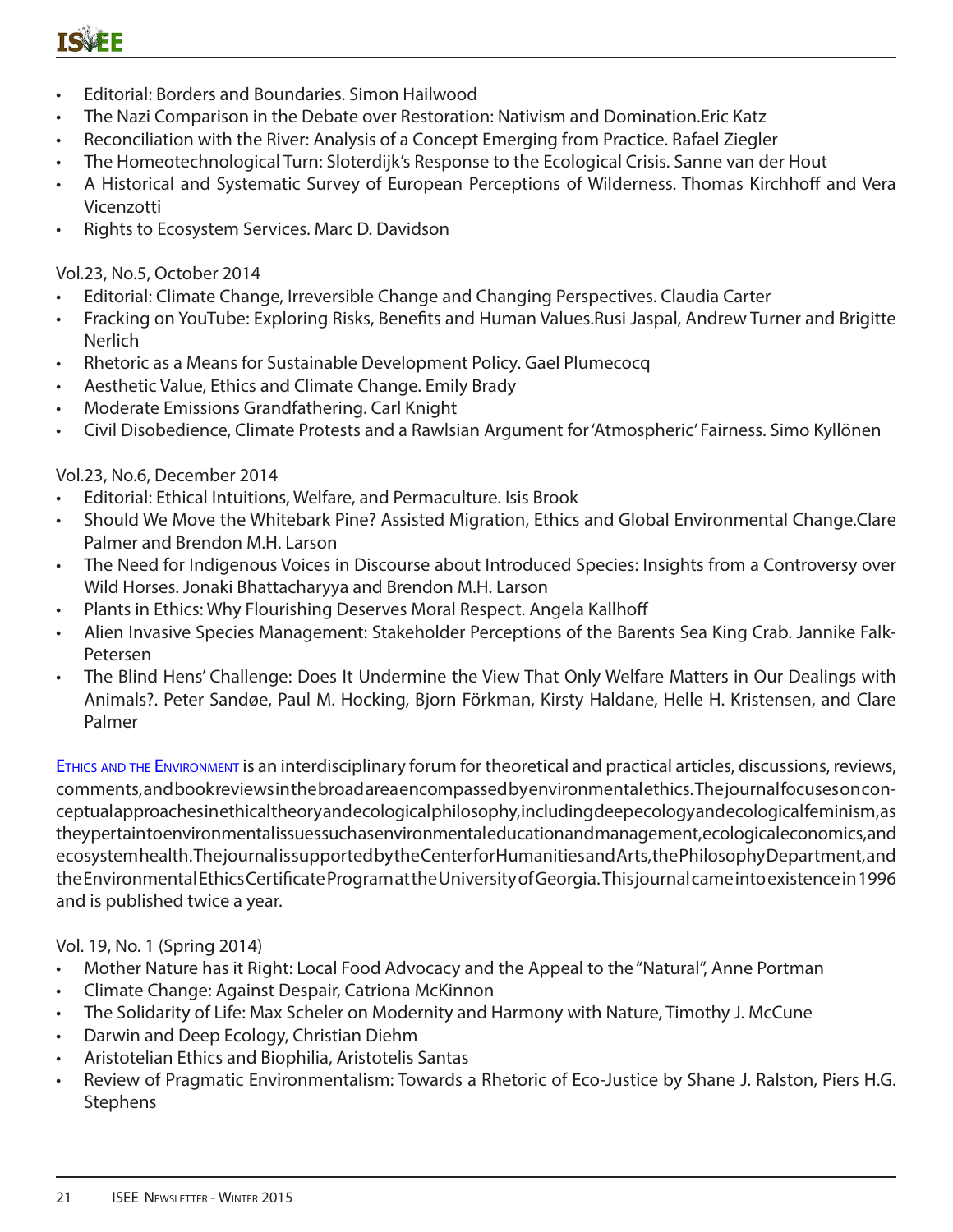Vol. 19, No. 2 (Fall 2014)

- The Threshold Problem in Intergenerational Justice, Yogi Hale Hendlin
- Valuing the Environment in Conservation Economics: Conceptual and Structural Barriers, Fabien Medvecky
- Biophilia and Emotive Ethics: Derrida, Alice, and Animals, Jerome Bump
- On How Theoretical Analyses in Ecology can Enable Environmental Problem-Solving, Justin Donahauser
- Why Gaia? Review of Michael Ruse's The Gaia Hypothesis: Science on a Pagan Planet, Massimo Pigliucci

Ethics, Policy, & Environment (EPE) is a journal of philosophy and geography that offersscholarly articles, reviews, critical exchanges, and short reflections on all aspects of geographicaland environmental ethics. The journal aims to publish philosophical work on the environment—human and natural, built and wild—as well as meditations on the nature of space and place. While the scope of EPE includes environmental philosophy and cultural geography, it is notlimited to these fields. Past authors have been concerned with a wide range of subjects, such asapplied environmental ethics, animal rights, justice in urban society, development ethics, cartography, and cultural values relevant to environmental concerns. The journal also welcomes theoretical analyses of practical applications of environmental, urban, and regional policies, aswell as concrete proposals for grounding our spatial policies in more robust normative foundations. EPE is published by Routledge. The journal came intoexistence in 1996 as Philosophy & Geography, merged as Ethics, Place & Environment in 2005, and changed its name to Ethics, Policy, & Environment in 2010. It is published three times a year.

Volume, 17, Issue 1, 2014

- Target Article:
	- Climate Change and Individual Duties to Reduce GHG Emissions, Christian Baatz
- Open Peer Commentaries
	- Individual Environmental Duties: Questions from an Institution-Oriented Perspective, Stijn Neuteleers
	- Fair Shares and Decent Lives, Paul Bowman
	- Individual climate obligations and non-subsistence emissions, Göran Duus-Otterström
	- Self-Defense, Harm to Others, and Reasons for Action in Collective Action Problems, Mark Bryant Budolfson
	- Kant, Individual Responsibility, and Climate Change, Patrick Frierson
	- On 'imperfect' imperfect duties and the epistemic demands of integrationist approaches to justice, Christian Seidel
	- Atmospheric Commons as a Public Trust Resource: The Common Heritage of MankindPrinciple in Dialogue with Duties of Citizenship, Raymond Anthony
	- Individual Duties to Reduce Greenhouse Gas Emissions in China, Paul G. Harris , Elias Mele
- Feature Articles
	- Reconciling Intragenerational and Intergenerational Environmental Justice in Philippine Agriculture: The MASIPAG Farmer Network, Stefanie Sievers-Glotzbach
	- Climate Migration and Moral Responsibility, Raphael J. Nawrotzki
	- A Constructivist Approach Toward a General Definition of Biodiversity, Yves Meinard , Coq Sylvain , Schmid Bernhard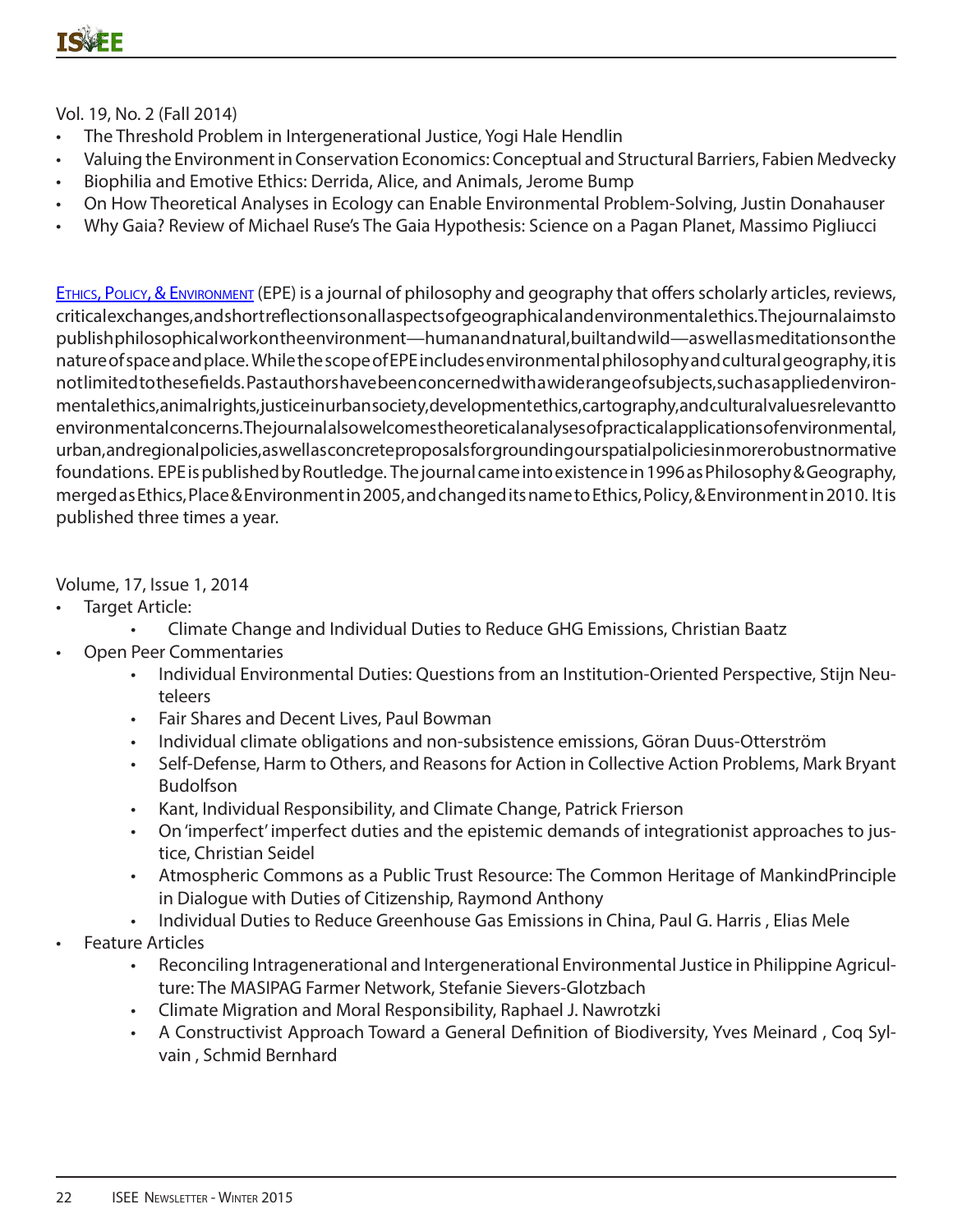- **Reply to Critics** 
	- Why Not NIMBY?, Simon Feldman , Derek Turner
- Book Reviews
	- The Price of Precaution and the Ethics of Risk, Lauren Hartzell-Nichols
	- Refounding Environmental Ethics: Pragmatism, Principle, and Practice, Tibor Solymosi

#### Volume 17, Issue 2, 2014

- **Target Article** 
	- Starting a Flood to Stop a Fire? Some Moral Constraints on Solar Radiation Management, David R. Morrow
- Open Peer Commentaries
	- Philosophical Clarity and Real-world Debate, Christopher J. Preston
	- Redirecting Threats, the Doctrine of Doing and Allowing, and the Special Wrongness of Solar Radiation Management, Patrick Taylor Smith
	- State Action, State Policy, and the Doing/Allowing Distinction, Brian Berkey
	- Why Solar Radiation Management is (Much) More Likely to be Morally Permissible, Wouter F. Kalf
	- Fiat Justitia, Ruat Caelum. Habermasian Reflections on Moral Constraints, Somogy Varga
- **Target Article** 
	- Ethical and Technical Challenges in Compensating for Harm Due to Solar Radiation Management Geoengineering, Toby Svoboda, Peter Irvine
- Open Peer Commentary
	- Solar Geoengineering: Reassessing Costs, Benefits, and Compensation, Joshua Horton
	- Towards a Just Solar Radiation Management Compensation System: A Defense of the Polluter Pays Principle, Robert K. Garcia
	- Response to Svoboda and Irvine, Jesse Reynolds
	- Maintenance Required: The Ethics of Geoengineering and Post-Implementation Scenarios, Pak-Hang Wong
- Feature Articles
	- The Land Ethic and the Significance of the Fascist Objection, Håkan Salwén
	- The Relevance of Distributive Justice to International Climate Change Policy, Benjamin Sachs
	- Underwater Self-determination: Sea-level Rise and Deterritorialized Small Island States, Jörgen Ödalen
- Book Reviews
	- Environmental Health Ethics, Kevin C. Elliott
	- The Failure of Environmental Education (And How We Can Fix It), Elizabeth Mauritz

### Volume 17, Issue 3, 2014

- **Target Article** 
	- Anthropocentric Indirect Arguments for Environmental Protection, Kevin C. Elliott
- Open Peer Commentary
	- Losing the Message: Some Policy Implications of Anthropocentric Indirect Arguments for Environmental Protection, Chad J. McGuire
	- Anthropocentric Indirect Arguments: Return of the Plastic-tree Zombies, Eric Katz
	- Anthropocentric Indirect Arguments and Anthropocentric Moral Attitudes, Duncan Purves
	- Integrity versus Expediency for Non-Anthropocentrists, Dan C. Shahar
	- Do Anthropocentric Indirect Arguments Have Any Scientific Validity? A Commentary on Anthropocentric Indirect Arguments for Environmental Protection, by K. Elliot, Greg Bothun
	- 'Anthropocentric Indirect Arguments for Environmental Protection,' Kevin Elliott; Anthropocen-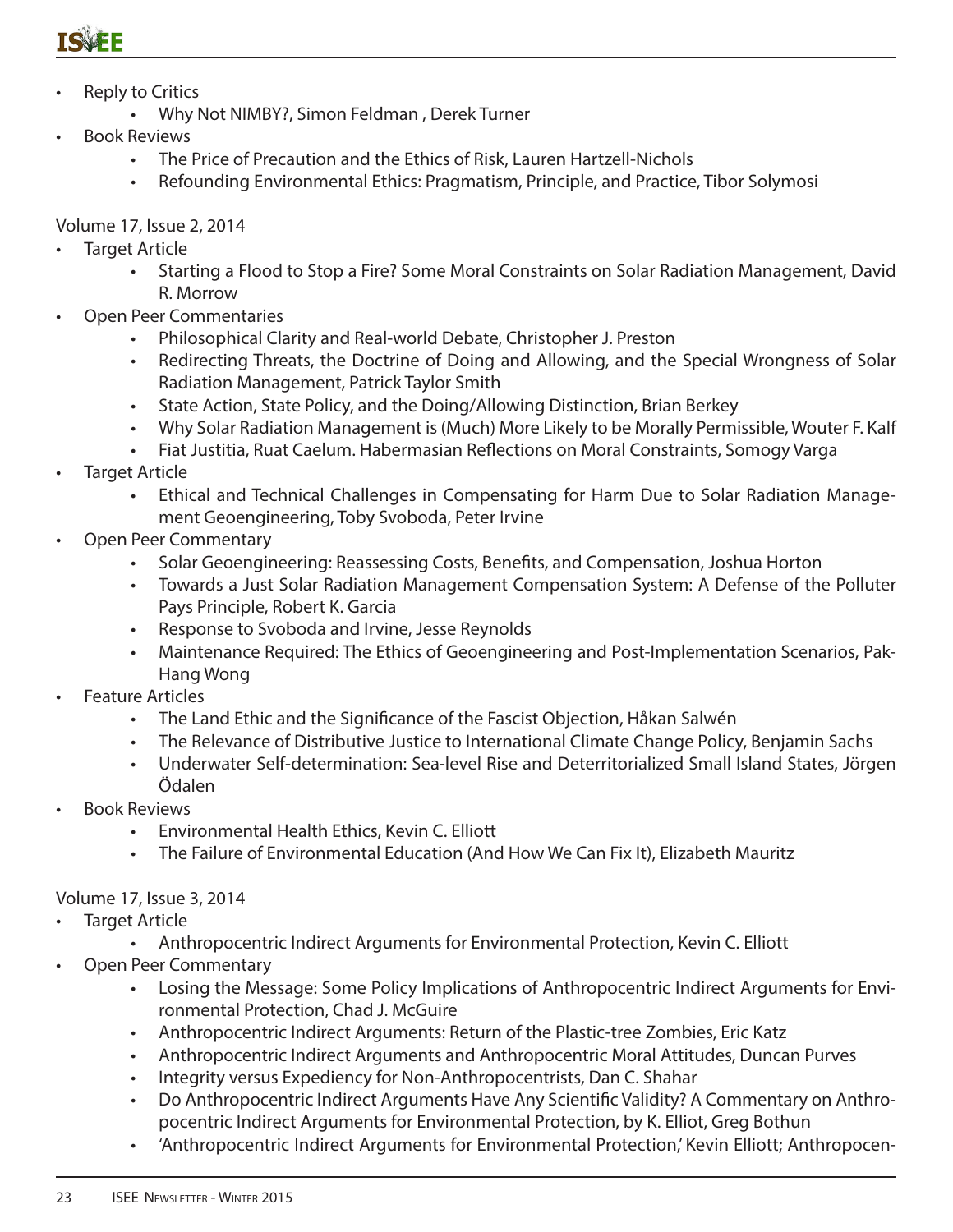

tric Indirect Arguments: A Risky Business?, David Storey

- The Accidental Environmentalist: Elliott on Anthropocentric Indirect Arguments, Jennifer Mcerlean
- Feature Articles
	- On the 'Emotionality' of Environmental Restoration: Narratives of Guilt, Restitution, Redemption and Hope, Laura Smith
	- Motivation for Adopting Pro-environmental Behaviors: The Role of Social Context, Francesca Pongiglione
	- Ethics in Agenda 21, Sarah E. Fredericks
	- Living up to our Humanity: The Elevated Extinction Rate Event and What it Says About Us, Jeremy Bendik-Keymer
	- Symbolically Laden Sites in the Landscape and Climate Change, Thomas Heyd
- Book Review
	- Earthmasters: The Dawn of the Age of Climate Engineering/A Case for Climate Engineering, David R. Morrow

The Journal of Agricultural and Environmental Ethics welcomes articles on ethical issues confronting agriculture, food production and environmental concerns. The goal of this journal is to create a forum for discussion of moral issues arising from actual or projected social policies in regard to a wide range of questions. Among these are ethical questions concerning the responsibilities of agricultural producers, the assessment of technological changes affecting farm populations, the utilization of farmland and other resources, the deployment of intensive agriculture, the modification of ecosystems, animal welfare, the professional responsibilities of agrologists, veterinarians, or food scientists, the use of biotechnology, the safety, availability, and affordability of food. The journal will publish scientific articles that are relevant to ethical issues, as well as relevant philosophical papers. In addition to substantial papers, the journal will also publish brief discussion pieces.

Vol. 27, Issue 1, 2014

- Beyon-d Second Animals: Making Sense of Plant Ethics, Pouteau, Sylvie
- The Paradox of E-Numbers: Ethical, Aesthetic, and Cultural Concerns in the Dutch Discourse on Food Additives, Haen, Dirk
- Between Ideals and Reality: Development and Implementation of Fairness Standards in the Organic Food Sector, Kröger, Melanie; Schäfer, Martina
- The Role of Community Participation in Climate Change Assessment and Research, Loo, Clement
- Assigning Degrees of Ease or Difficulty for Pet Animal Maintenance: The EMODE System Concept, Warwick, Clifford; Steedman, Catrina; Jessop, Mike
- Farmers under Pressure. Analysis of the Social Conditions of Cases of Animal Neglect, Andrade, Stefan B; Anneberg, Inger
- Re-taking Care: Open Source Biotech in Light of the Need to Deproletarianize Agricultural Innovation, Lemmens, Pieter
- Public and Consumer Policies for Higher Welfare Food Products: Challenges and Opportunities, Vanhonacker, Filiep; Verbeke, Wim

Vol. 27, Issue 2, 2014

- Review of: Sitting in Judgment: The Working Lives of Judges, Hunter, Rosemary
- Review of: Contesting Citizenship: Irregular Migrants and New Frontiers of the Political, LeeAn, Jiyoung
- Review of: Feminist Perspectives on Contemporary International Law: Between Resistance and Compliance?, Sankey, Diana
- Review of: Birth Rites and Rights, Cain, Ruth
- Review of: The Lesbian and Gay Movement and the State: Comparative Insights into a Transformed Relationship,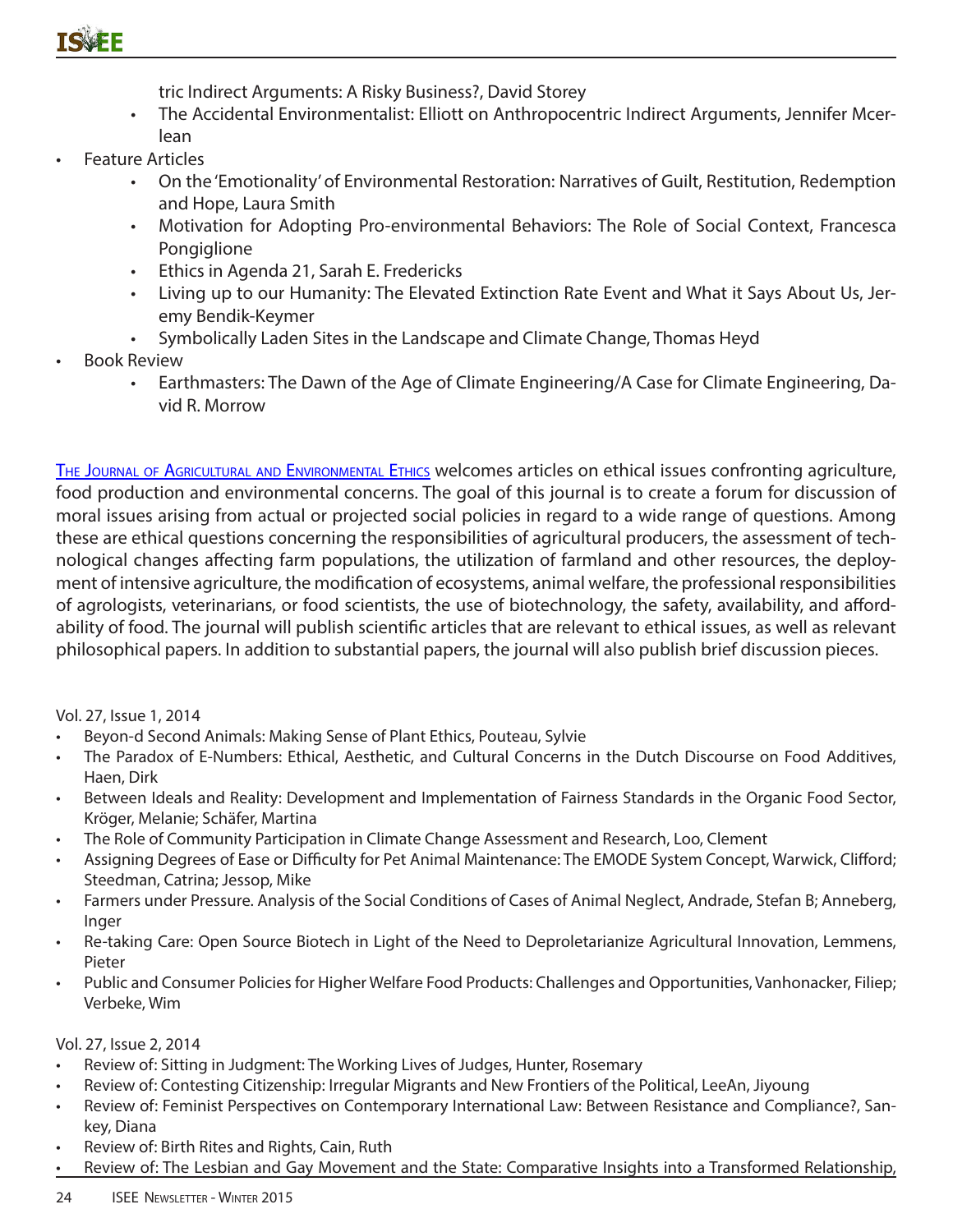Sánchez-Garcia, Arturo

- Abolition Then and Now: Tactical Comparisons between the Human Rights Movement and the Modern Nonhuman Animal Rights Movement in the United States, Wrenn, Corey Lee
- From Food Justice to a Tool of the Status Quo: Three Sub-movements within Local Food, Werkheiser, Ian; Noll, Samantha
- Liberalism and the Two Directions of the Local Food Movement, Noll, Samantha
- A Gender Sensitive Analysis towards Organic Agriculture: A Structural Equation Modeling Approach, Najafabadi, Maryam Omidi
- Stakeholders' Perceptions of GM Technology in West Africa: Assessing the Responses of Policymakers and Scientists in Ghana and Nigeria, Adenle, Ademola A
- An Agrarian Imaginary in Urban Life: Cultivating Virtues and Vices through a Conflicted History, Mayes, Christopher
- A Conceptual Approach for a Quantitative Economic Analysis of Farmers' Decision-Making regarding Animal Welfare, Gocsik, É; Saatkamp, H W; Lauwere, C C
- Welfare and Environmental Implications of Farmed Sea Turtles, Arena, Phillip C; Warwick, Clifford; Steedman, Catrina
- The Argument from Existence, Blood-Sports, and 'Sport-Slaves', Humphreys, Rebekah
- Review of: Restored to Earth: Christianity, Environmental Ethics, and Ecological Restoration, Peterson, Anna

#### Vol. 27, Issue 3, 2014

- Local Food and International Ethics, Navin, Mark C
- A Framework for Sustainability Transition: The Case of Plant-Based Diets, Vinnari, Markus; Vinnari, Eija
- Consumer Choice and Farmers' Markets, Dodds, Rachel; Holmes, Mark; Arunsopha, Vichukan
- Purebred Dogs and Canine Wellbeing, Jeppsson, Sofia
- Scientists and Dutch Pig Farmers in Dialogue about Tail Biting: Unravelling the Mechanism of Multi-stakeholder Learning, Benard, Marianne; Schuitmaker, Tjerk Jan; Cock Buning, Tjard
- Operationalizing Ethics in Food Choice Decisions, Hepting, Daryl H; Jaffe, JoAnn; Maciag, Timothy
- Assisted Migration, Risks and Scientific Uncertainty, and Ethics: A Comment on Albrecht et al.'s Review Paper, Ahteensuu, Marko; Lehvävirta, Susanna
- Industrial Farm Animal Production: A Comprehensive Moral Critique, Rossi, John; Garner, Samual A
- Review of: Killing Happy Animals: Explorations in Utilitarian Ethics, Peterson, Anna

**GREEN HUMANITIES A Journal of Ecological Thought in Literature, Philosophy and the Arts.** 

#### Volume 1, Winter 2015

Articles

- Samara Anne Cahill: "A 'kind of impiety': Deforestation, Sustainability, and Self in the Works of Samuel Richardson and Yuan Mei" Article PDF
- Ali Brox: "The Process of Disaster: Environmental Justice Discourse and Spike Lee's When the Levees Broke" Article PDF
- Glenn Freeman: "Of Portages and Pedagogy" Article PDF
- Todd LeVasseur: "Is Trash Hybrid?" Article PDF
- Fabio Valenti Possamai: "Recognizing the Dualism to Overcome It: the Hybridization of Reality" Article PDF
- Laura BarbasRhoden: "Eco-Digital Pedagogies: Why and How Teaching the Green Humanities Can Shape Change" Article PDF
- Patrick Warren and Brad West: "The Creative Arts, Environmental Crises & Well-Being in Globalized Place: Methodological Considerations for an Ecocritical Mode of Practice-Based Research" Article PDF Field Notes
- Heather Swan: "Honeybees" Field Note PDF

Poems, Guest Poetry Editor: Renée Ashley

- Lily Brown: "Field Figure" (after: The Invisible Life of Small Things, by Cristina Toro) Poem PDF
- Heather Swan: "Another Day Filled with Sleeves of Light" Poem PDF
- Heather Lang: "speed of birds" Poem PDF
- Terry Gifford: "Mobiles" Poem PDF
- Donna J. Gelagotis Lee: "Pithy" Poem PDF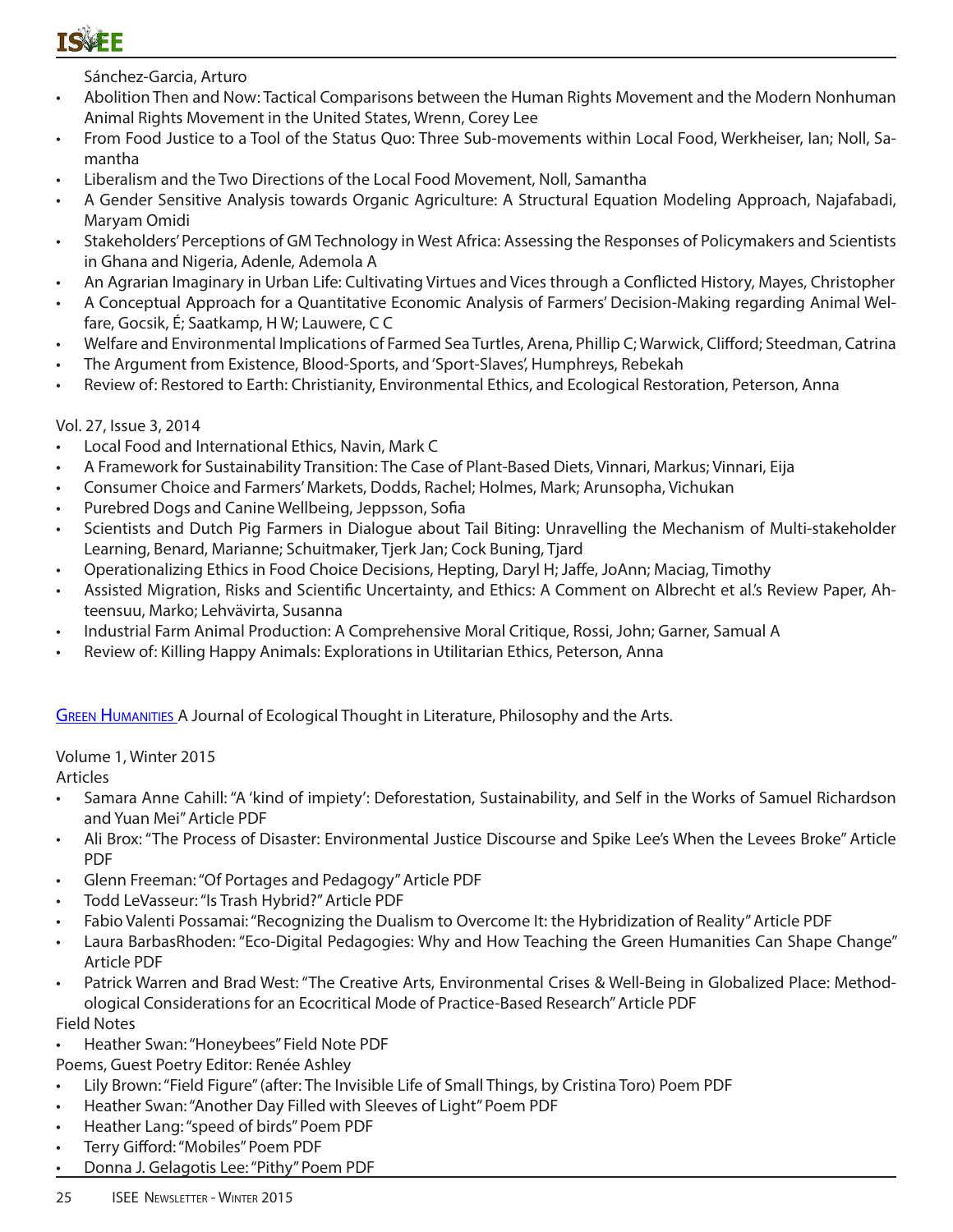- Robin Chapman: "Baneheia Park, Kristiansland" Poem PDF
- Joel Weishaus: "Curing It" Poem PDF
- Elizabeth Walden: "I Hear This Once Was a Prairie" Poem PDF
- Jesse Curran: "Sustainability Studies" Poem PDF

MINDING NATURE explores conservation values and the practice of ecological democratic citizenship. Published by the Center for Humans and Nature, one of the journal's central goals is to share the best thinking that the Center has generated. It is these ideas—and their relevance to public policy, economic reform, cultural innovation, and ultimately the well-being of our human and natural communities—that Minding Nature hopes to convey.

January 2014, Vol 7, Num 1

- Just Cities, Bruce Jennings
- Democracy or Sustainability? The City as Mediator, Benjamin R. Barber
- Entering Cosmopolis: Crossingover, Hybridity, Conciliation and the Intercultural City Ecosystem , Julian Agyeman
- Novel Cities: A Revolution in Generativity, Julianne Lutz Warren
- Inhabiting Eden: A Biblical Vision of Nature, Patricia K. Tull
- Braving the Distinctions: Reflections on Making Nature Whole , Gavin Van Horn
- The Last Word: Time to Love, Kate Cummings

#### May 2014, Vol 7, Num 2

- The Presence of the Future, Bruce Jennings
- Leaping Lizards! What Might It Mean to Recognize the Rights of Nature?, Kathleen Dean Moore
- Returning the Gift, Robin Kimmerer
- Being in Relationship, with Nature?, Anja Claus
- The Ethics of Water Governance, Luzma Fabiola Nava
- Nature and Justice in the Urban Landscape, Buddy Huffaker

September 2014, Vol 7, Num 3

- Creatures Who Create, Bruce Jennings
- Hunting/Human/Nature, Mary Zeiss Stange
- Why Hunt?, Jan Dizard
- Wildness and Wonder: On Saving the Planet, Andrew Henry Weber
- Remaking Hunting as Human, Florian Asche
- Wild World of Blood Sports, Malcolm Brooks
- Should Environmentalists Study Asian Philosophy?, Jeff Grygny
- A Language to Embody Place: Dynamic, Braided, Wild, Anja Claus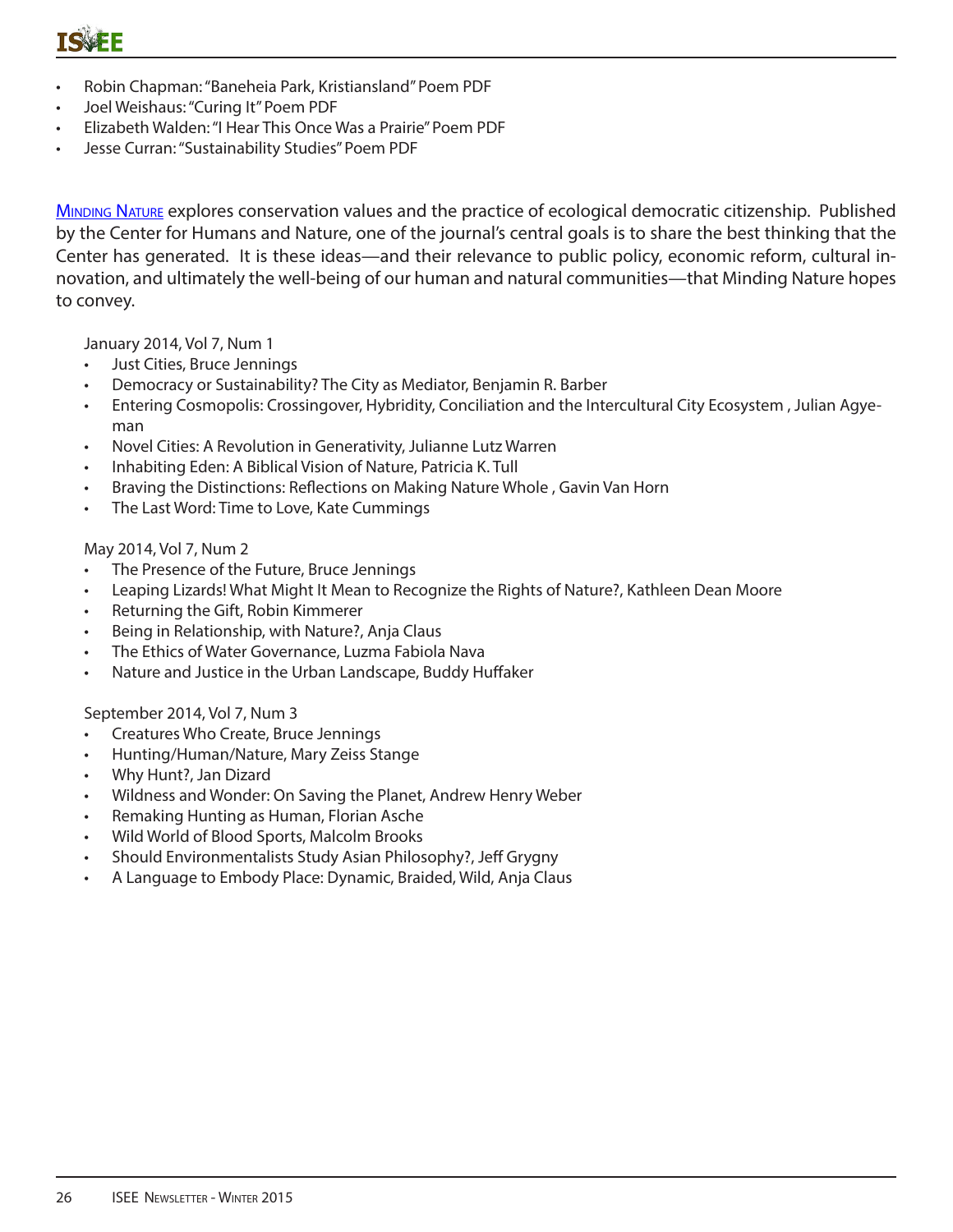# ISEE Business

## **OFFICERS**

President: Phil Cafaro Address: Department of Philosophy Colorado State University Fort Collins, CO, 80523-1781 Tel.: 970-491-2061 Fax: 970-491-4900 Email: philip.cafaro@colostate.edu Responsibility: Organizing ISEE at the Annual Joint ISEE-IAEP Meeting on Environmental Philosophy

Vice-President: Ben Hale Address: Philosophy and Environmental Studies 1333 Grandview, UCB 0488 University of Colorado, Boulder Boulder, CO, 80309 Tel: 303-735-3624 Fax: 303-735-1576 E-mail: bhale@colorado.edu

Responsibility: Organizing ISEE sessions at the Eastern APA

Secretary: William Grove-Fanning Department of Philosophy University of Portland 5000 N. Willamette Blvd. Email: grovefan@up.edu Responsibility: Organizing ISEE sessions at the Pacific APA

Treasurer: Allen Thompson Department of Philosophy Oregon State University 102C Hovland Hall Corvallis, OR, 97331-3902 Tel.: 541-737-5654 Fax: 541-737-2571 Email: allen.thompson@oregonstate.edu

Responsibility: Organizing ISEE sessions at the Central APA

Newsletter Editor: Matt Ferkany Address: Teacher Education and Philosophy, Michigan State University, 620 Farm Lane, East Lansing, MI, 48910, USA Office Phone: 517-353-6470 Email: ferkanymatt@gmail.com

Website and listserve Manager: Aline Ramos Address: CRC en Théorie de la Connaissance Université du Québec à Montréal Pavillon Thérèse-Casgrain (W) 455, Boulevard René-Lévesque Est 5e. étage, Local W-5245 Montréal, QC CANADA H2L 4Y2 Email: alinemramos@gmail.com

Editor of Environmental Ethics: Eugene Hargrove Address: Department of Philosophy and Religious Studies, University of North Texas, P.O. Box 310980, Denton, TX 76203-0980, USA Office Phone: 940-565-2266 Fax: 940-565-4448 Email hargrove@unt.edu

## Newsletter Submissions

Please send any announcements, members news, bibliographic information or other news items via email (preferred) or snail mail to Matt Ferkany at his address listed above.

## WEBSITE/LISTSERVE SUBMISSIONS

Please send any calls for papers, job postings, or related items via email (preferred) or snail mail to Aline Ramos at her address listed above.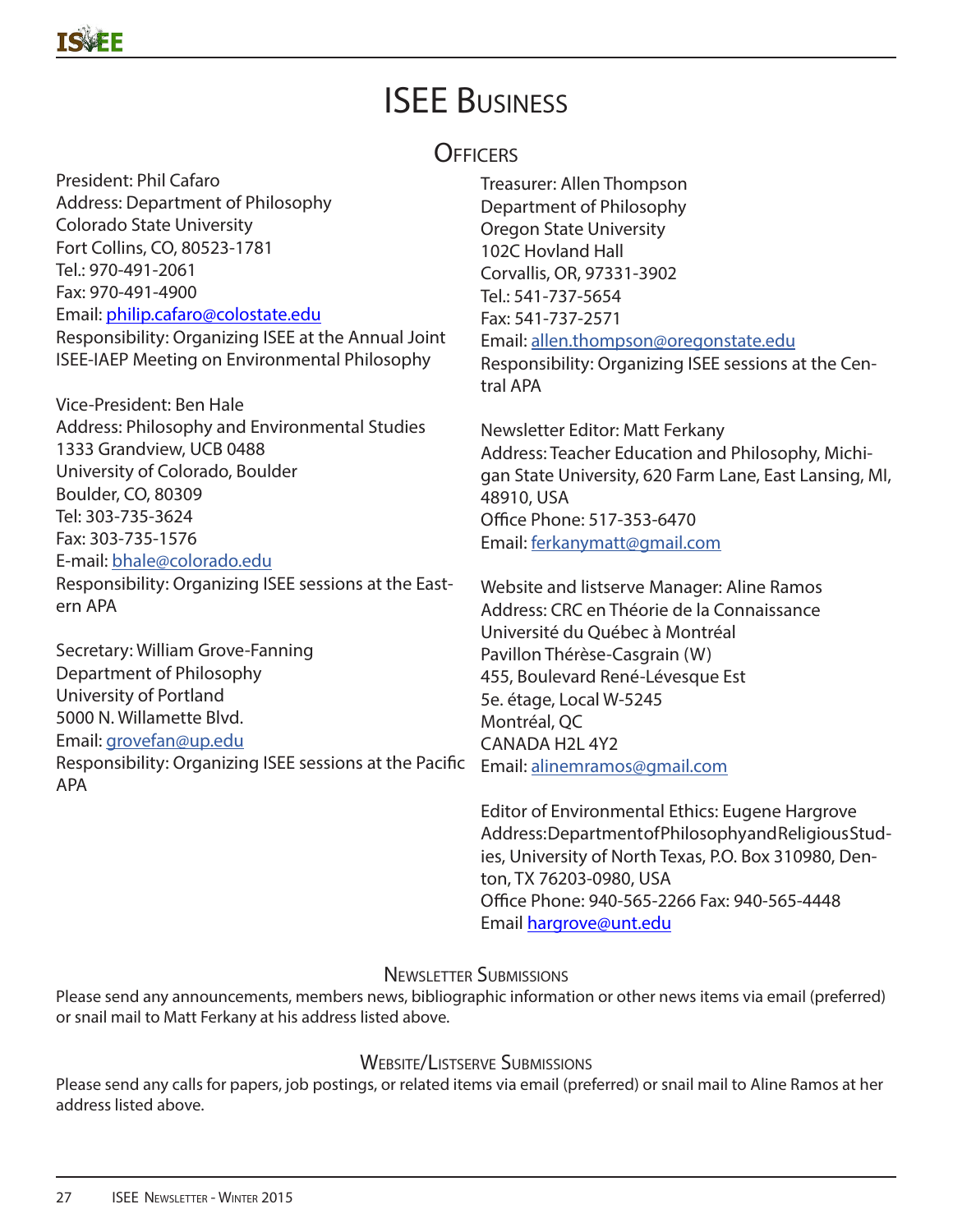### Regional Representatives

#### Africa:

South Africa: Johan P. Hattingh, Department of Philosophy, University of Stellenbosch, 7600 Stellenbosch, South Africa. Hattingh heads the Unit for Environmental Ethics at Stellenbosch. Office Phone: 27 (country code) 21 (city code) 808-2058. Secretary Phone: 808-2418. Home Phone: 887- 9025. Fax: 886-4343. Email: jph2@akad.sun.ac.za.

#### Australia:

William Grey, Room E338, Department of Philosophy, University of Queensland, 4067, Queensland 4072 Australia. Email: wgrey@mailbox.uq.edu.au.

#### Asia:

China: Yang Tongjing, Institute of Philosophy, Chinese Academy of Social Sciences, Beijing, 100732, China. Email: yangtong12@sina.com.

Pakistan and South Asia: Nasir Azam Sahibzada, Founder Member, Independent Trust for Education (ITE), T-28 Sahibzada House, Zeryab Colony, Peshawar City (NWFP), Pakistan. Postal Code. 25000. Phone: (92) (91) 2040877). Cell Phone: 0334-9081801. Email: <sahibzan@unhcr.org> and nasirazam@hotmail.com.

Taiwan: King Hen-Biau, President, Society of Subtropical Ecology, 4th Fl. #3, Lane 269, Roosevelt Road, Section 3, 106 Taipei, Taiwan. Phone: 886-2-2369-9825. Cell Phone: 886-9-3984-1403. Fax: 886-2-2368-9885. Email: hbking@ tfri.gov.tw.

#### Europe:

Eastern Europe: Jan Wawrzyniak, Prof. UAM dr hab., Institute of Linguistics UAM, Al. Niepodleglosci 4, 61-874 Poznan, POLAND. Phone: +48 / 61 / 8293691 and +48 / 61 / 8293663. Mobile: +48 / 66 / 3787032. Fax: +48 / 61 / 8293662. Email: jawa@amu.edu.pl.

Finland: Markku Oksanen, Department of Social Policy and Social Psychology, University of Kuopio, P.O. Box 1627, 70211, Finland. Email: majuok@utu.fi or markku.oksanen@ utu.fi.

The Netherlands: Martin Drenthen, ISIS, Faculty of Science, Radboud University of Nijmegen, Postbox 9010, 6500 GL Nijmegen, the Netherlands. Office Phone: 31 (country code) 24 (city code) 3612751. Fax: 31-24-3615564. Home Address: Zebrastraat 5, 6531TW Nijmegen, the Netherlands. Home Phone: (31) – (24) –3238397. Email: m.drenthen@ science.ru.nl.

UNITED KINGDOM: Isis Brook, Centre for Professional Ethics, University of Central Lancashire, Preston, Lancashire, United Kingdom PR1 2HE. Phone: +44(0)1772 892542. Email: ihbrook@uclan.ac.uk.

Greece: Stavros Karageorgakis, Theofilou 26, 54633, Thessaloniki, Greece. Email: ouzala@hotmail.com.

#### South America:

Ricardo Rozzi, Department of Philosophy and Religion Studies, P.O. Box 310920, University of North Texas, Denton, TX 76203-0920. Phone: 940-565-2266. Fax: 940-565-4448. Email: rozzi@unt.edu.

#### Mexico and Central America:

Teresa Kwiatkowska, Universidad Autonoma Metropolitana-Iztapalapa, Departamento de Filosofia, Av. Michoacan y Purissima s/n, 09340 Mexico D.F., Mexico. Office Phone: (5) 724 47 77. Home Phone: (5) 637 14 24. Fax: (5) 724 47 78. Email: tkwiatkowska@yahoo.com.

#### North America:

Canada: Thomas Heyd, Department of Philosophy, University of Victoria, P.O. Box 3045, Victoria, British Columbia V8W 3P4, Canada. Office Phone: 250-721-7512. Fax: 250- 721-7511. Email: heydt@uvic.ca.

UNITED STATES: Ned Hettinger, Philosophy Department, College of Charleston, Charleston, South Carolina 29424, USA. Office Phone: 843-953-5786. Home Phone: 843-953- 5786. Fax: 843-953-6388. Email: hettingern@cofc.edu.

Holmes Rolston III, Department of Philosophy, Colorado State University, Fort Collins, Colorado 80523, USA. Office Phone: 970-491-6315. Fax: 970-491-4900. Email: rolston@ lamar.colostate.edu.

Jack Weir, Department of Philosophy, Morehead State University, UPO 662, Morehead, Kentucky 40351-1689, USA. Office Phone: 606-783-2785. Home Phone: 606-784-0046. Fax: 606-783-5346 (include Weir's name on Fax). Email: j.weir@morehead-st.edu

We continue to update and expand our regional representation. Here is the current list. If you are a member of ISEE in a country not on this list, please contact Emily Brady at emily. brady @ed.ac. uk if you are interested in representing ISEE.